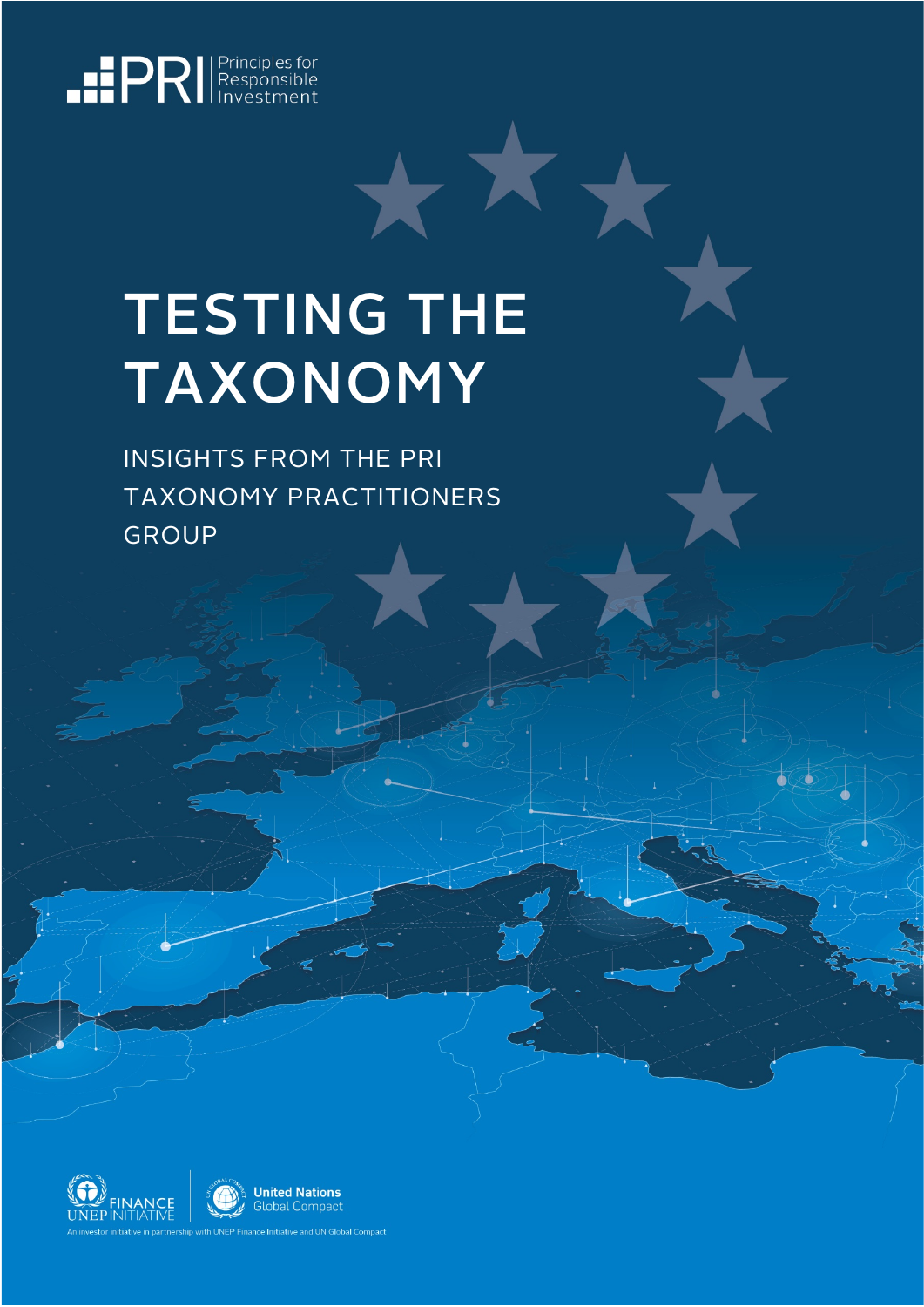### ABOUT THIS REPORT

By the end of 2021, investors that offer funds in Europe described as "environmentally sustainable" will need to explain how, and to what extent, they have used the Taxonomy in determining the sustainability of the underlying investments. They must also disclose the proportion of underlying investments that are Taxonomy-aligned as a percentage of the investment, fund or portfolio.

PRI has worked at a political and technical level to support the development of the Taxonomy. PRI was a member of the Technical Expert Group on Sustainable Finance (TEG) – an independent advisory body made up of representatives from finance, industry, the public sector and civil society – and coordinated the working group responsible for Taxonomy development.

The PRI Taxonomy Practitioners Group, established in September 2019, brought together more than 40 investor signatories. Investors, TEG members and service providers shared tools and experiences to help understand and support implementation of the Taxonomy.

In the final stage of this project, group members produced case studies to illustrate the methods, challenges and solutions drawn on to implement the Taxonomy in their investment processes. The PRI received almost 40 case studies from asset owners and investment managers covering a range of asset classes. Participants, including EU-based and non-EU firms, made recommendations on how to approach Taxonomy implementation and on how policymakers may develop and improve the Taxonomy.

This report is the first comprehensive set of case studies around how to use the Taxonomy. PRI hopes that by sharing the key findings with financial market participants and policymakers, the report will foster confidence and facilitate implementation of the Taxonomy.

At the time of writing, some of the more detailed aspects of the Taxonomy are still under development. The Taxonomy Practitioners Group mainly focused on implementing the recommendations of the TEG, which remain advisory. Despite the practical challenges of trialling a new type of disclosure framework, many signatories demonstrated that the Taxonomy is operational and that Taxonomy-alignment results are both useful and necessary as we continue our efforts towards a more sustainable financial system.

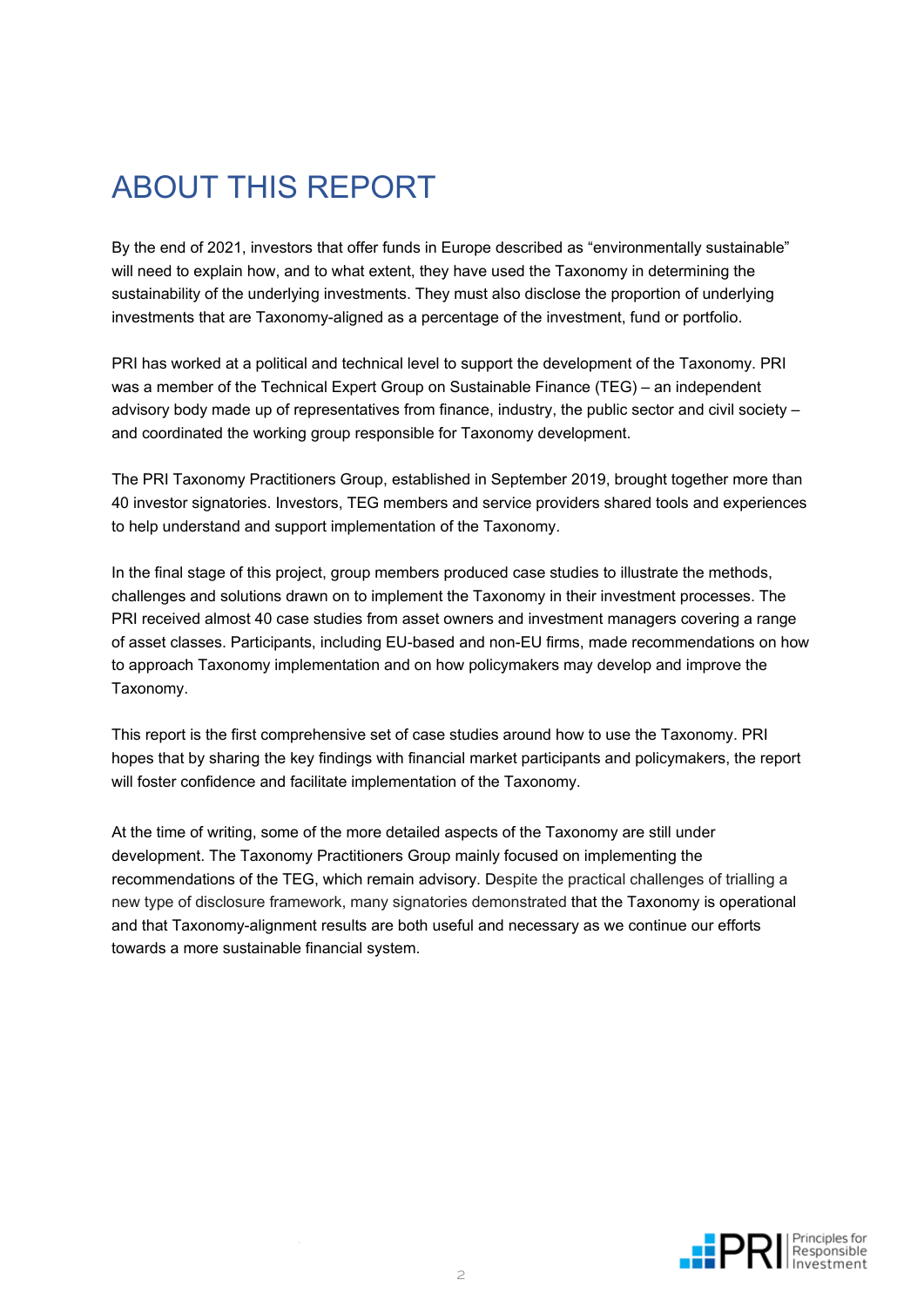# ACKNOWLEDGMENTS

We would like to acknowledge the following individuals and their organisations for contributing case studies for this report:

- Aberdeen Standard Investments– Rosie French, Bill Hartnett, Kate McGrath, Craig Mackenzie
- Amundi Erwan Créhalet
- AP Pension Sandra Metoyer
- AXA Investment Managers Clémence Humeau, Lise Moret
- BlackRock Marta Jankovic, Ashley Schulten
- BlueBay Asset Managers LLP Camille Lancesseur, My-Linh Ngo
- Carmignac Justin Kew
- CORESTATE Capital Group Justus Wiedemann
- Credit Suisse Group AG Joanna Kosterska, Daniel Severa, Lara Vogt
- ESG Portfolio Management Christoph Klein
- Foresight Group LLP Henry Morgan
- Franklin Templeton Investments Gail Counihan
- Impax Chris Dodwell, Paolo Macri, Miriam Benarey, Thea Cheung
- International Woodland Company Silvia Koleva-Pancheva, the Timberland Manager Advisory Team
- Invesco Ltd Maria Lombardo
- KBI Global Investors Eoin Fahy
- KLP Marte Storaker
- La Financiere de l'Echiquier Antoine Fabre
- La Française Group Charles Fruitiere, Stephanie Lipman
- MN Minke Brokamp, Mischa Koppens, Robbert Lammers, Sem de Moel, Kristina Stonjeková
- Morgan Stanley Investment Management Jana Hock, Kate Marshall
- Neuberger Berman Group LLC Hank Elder
- Nordea Asset Management– Michaela Zhirova
- Osmosis Investment Management Lennart Hermans
- Ostrum Asset Management Joséphine Chevallier
- PKA Rune Riisbierg Thomsen
- ResponsAbility Investments AG Mette Emsholm Kiaer
- Robeco Cristina Cedillo, Guido Moret
- Royal London Asset Management Beth Goldsmith
- SEB Investment Management Andreas Johansson, Sofia Warmlofhelmrich, Christina Strand Wadsjö
- StepStone Group LP Riaan Potgieter, Suzanne Tavill
- Swedbank Robur Louise Dufwa, Martin Lind, Karolina Skog
- VidaCaixa Jordi Balcells, Clotilde Bobineau
- Wellington Management Company, LLP Marjorie Winfrey
- Wells Fargo Tom Lyons, Himani Phadke, Hannah Skeates

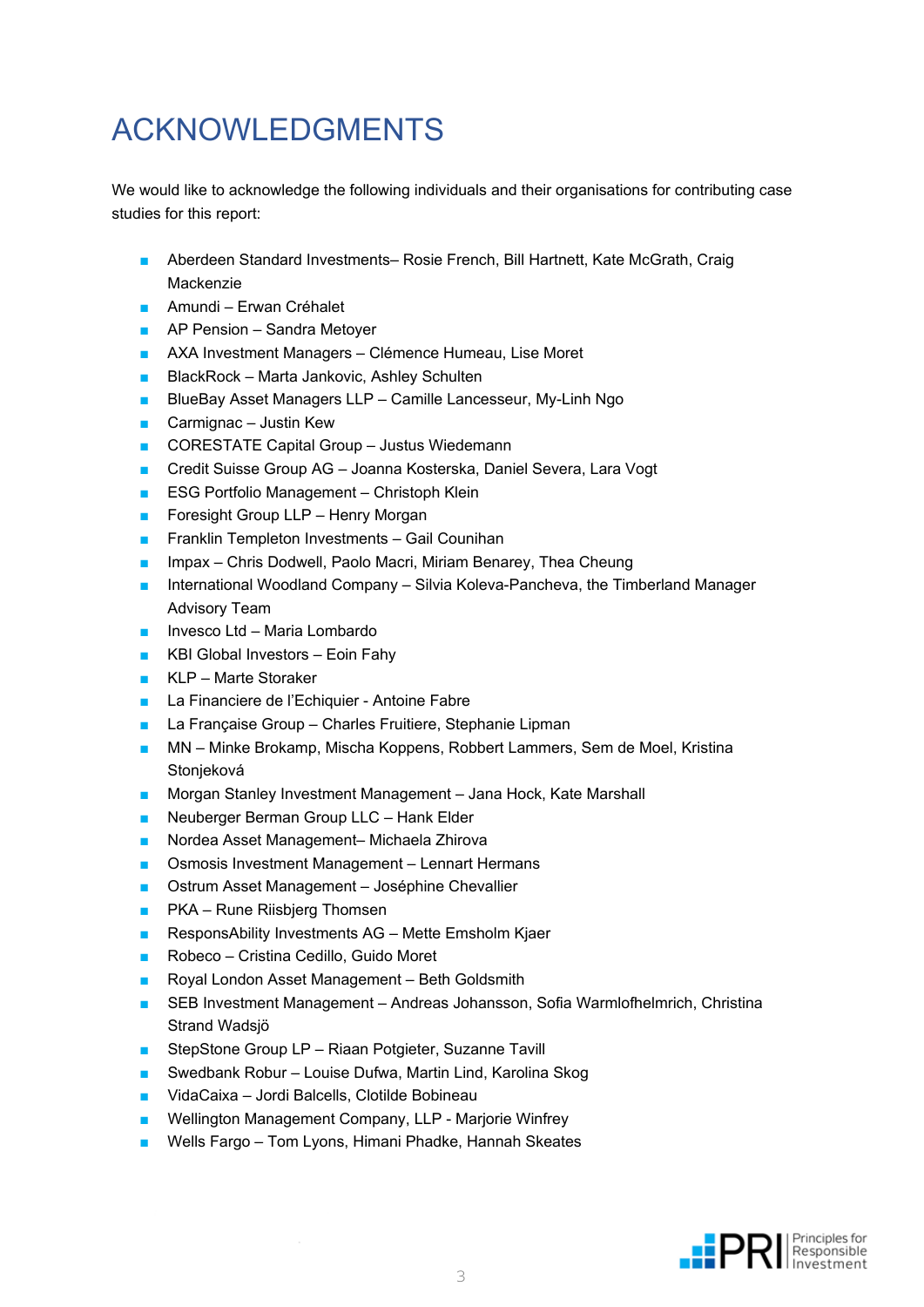We would also like to acknowledge the following individuals and their organisations for contributing to the group in its earlier stages:

- Allianz Thomas Liesch
- Ambienta Giulia Volla
- Aviva Investors Stanley Kwong
- BankInvest Mads Berendt Søndergaard
- Clarity AI Paloma Baena Olabe
- Columbia Threadneedle Paul Mora
- Edmond de Rothschild AM Jean-Philippe Desmartin
- EFG AM Stefano Montobbio
- Erste AM Walter Hatak
- ING Natalia Rajewska
- Janus Henderson Investors Ama Seery
- Jupiter Asset Management Jon Wallace
- Legal & General Investment Management Alexander Burr
- MACIF Xavier Michel
- MAIF Alexandra Bestel
- Manulife Investment Management Eric Nietsch
- Muzinich & Co Archie Beeching
- Nikko Asset Management Dan Chi Wong
- PGGM Brenda Kramer
- Pinebridge Alessia Falsarone, Roman Hacklesberger
- Primonial Real Estate Investment Management Solene Soratroi
- Pzena Investment Management Rachel Segal
- RAM Active Investments Cyrille Joye
- Resona Bank Hisako Furuta
- Storebrand Emine Isciel
- Swisscanto Investo Rocchino Contangelo

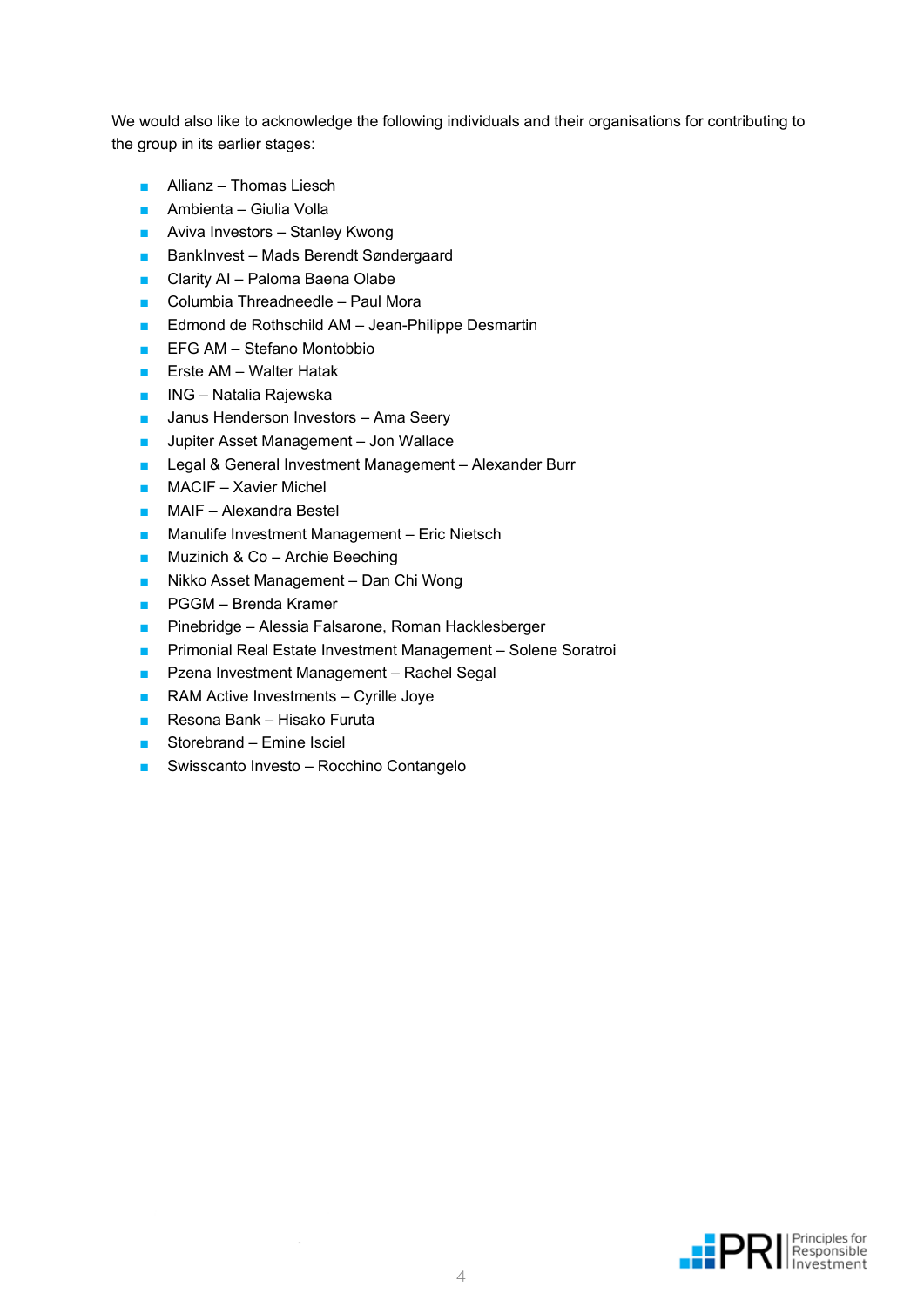# <span id="page-4-0"></span>**CONTENTS**

| 3. HOW DID INVESTORS ASSESS TAXONOMY ALIGNMENT?  9 |  |
|----------------------------------------------------|--|
|                                                    |  |
|                                                    |  |
|                                                    |  |
|                                                    |  |
|                                                    |  |
|                                                    |  |
|                                                    |  |
|                                                    |  |
|                                                    |  |
|                                                    |  |
|                                                    |  |
|                                                    |  |
|                                                    |  |

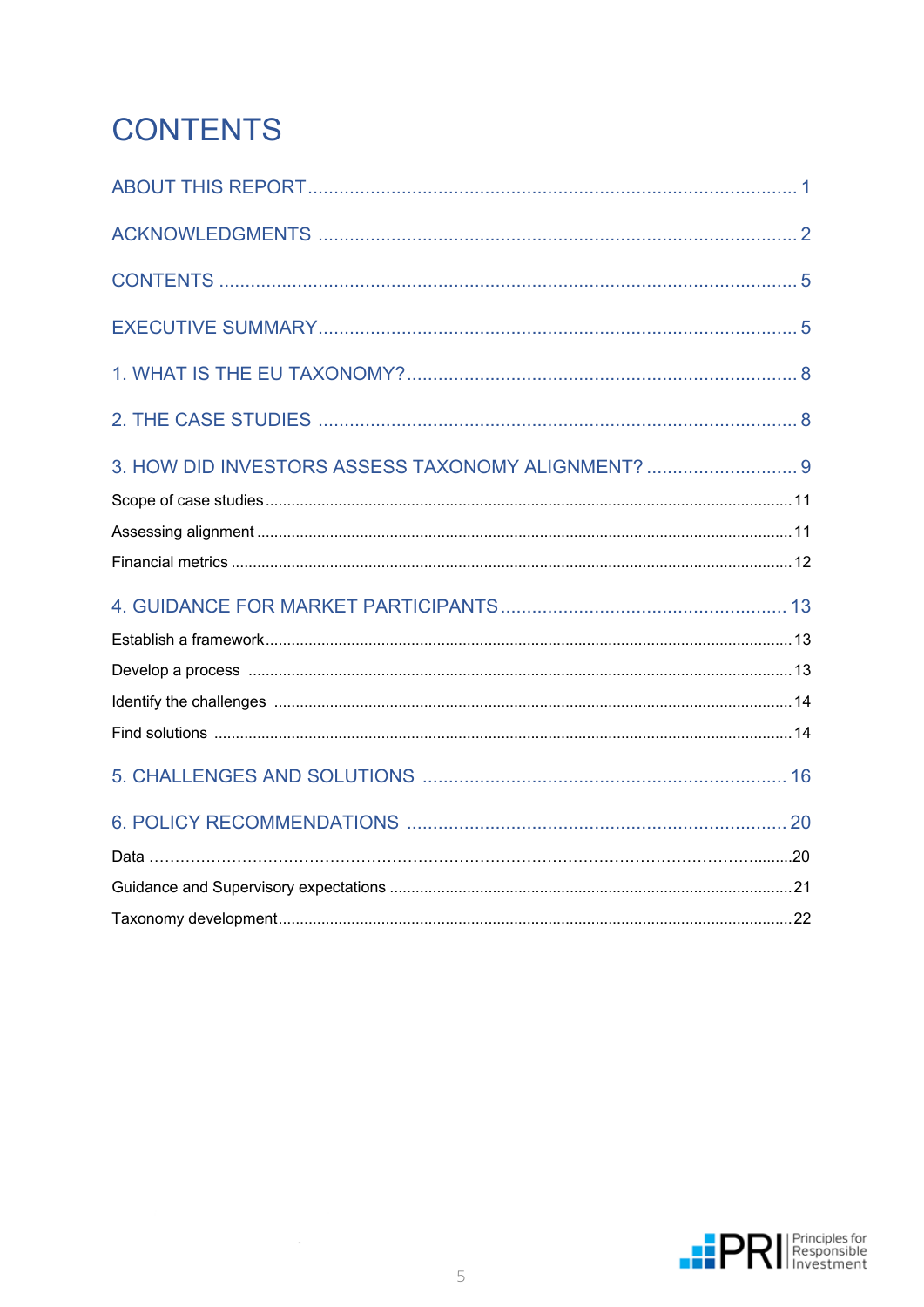# <span id="page-5-0"></span>EXECUTIVE SUMMARY

This report shares insights from the first comprehensive set of case studies around how to use the EU Taxonomy. Starting in late 2019, over 40 investment managers and asset owners worked to implement the Taxonomy on a voluntary basis in anticipation of upcoming European regulation.

The investors assessed Taxonomy alignment before many details of the final regulation are in place, and before widespread corporate reporting against the Taxonomy is available. Many challenges remain, not least the availability of data and potential changes to the detailed Taxonomy criteria. Nonetheless, the progress made by the group is encouraging. The case studies detailed here demonstrate that the Taxonomy framework can be operationalised, and offer important insights for investors beginning their Taxonomy preparation.

This report also summarises recommendations from the group to policymakers and supervisors who will oversee the implementation and development of the Taxonomy. The PRI hopes that by circulating these findings, this report will foster confidence and facilitate implementation of the Taxonomy.

#### **SUMMARY: RECOMMENDATIONS TO INVESTORS**

Based on their experience of implementing the Taxonomy, we asked investors to offer advice to other financial market participants who will be required to disclose against the Taxonomy in the future. This advice is detailed throughout the report, but broadly can be grouped into four steps:

#### **ESTABLISH A FRAMEWORK**

- Ensure adequate resources are set aside and management is aware of this regulatory requirement
- Integrate the Taxonomy into the investment strategy
- Manage expectations

#### **DEVELOP A PROCESS**

- Start early. Allocate time and expertise for detailed analysis
- Quantify findings as far as possible
- Start small. Test one sector/product/region
- Apply a step-by-step approach
- Take a bottom-up approach

#### **IDENTIFY THE CHALLENGES**

- Strictly adhere to thresholds wherever possible
- Carefully consider reliability levels for different sources of data
- Verify with companies when in doubt
- Provide context for results

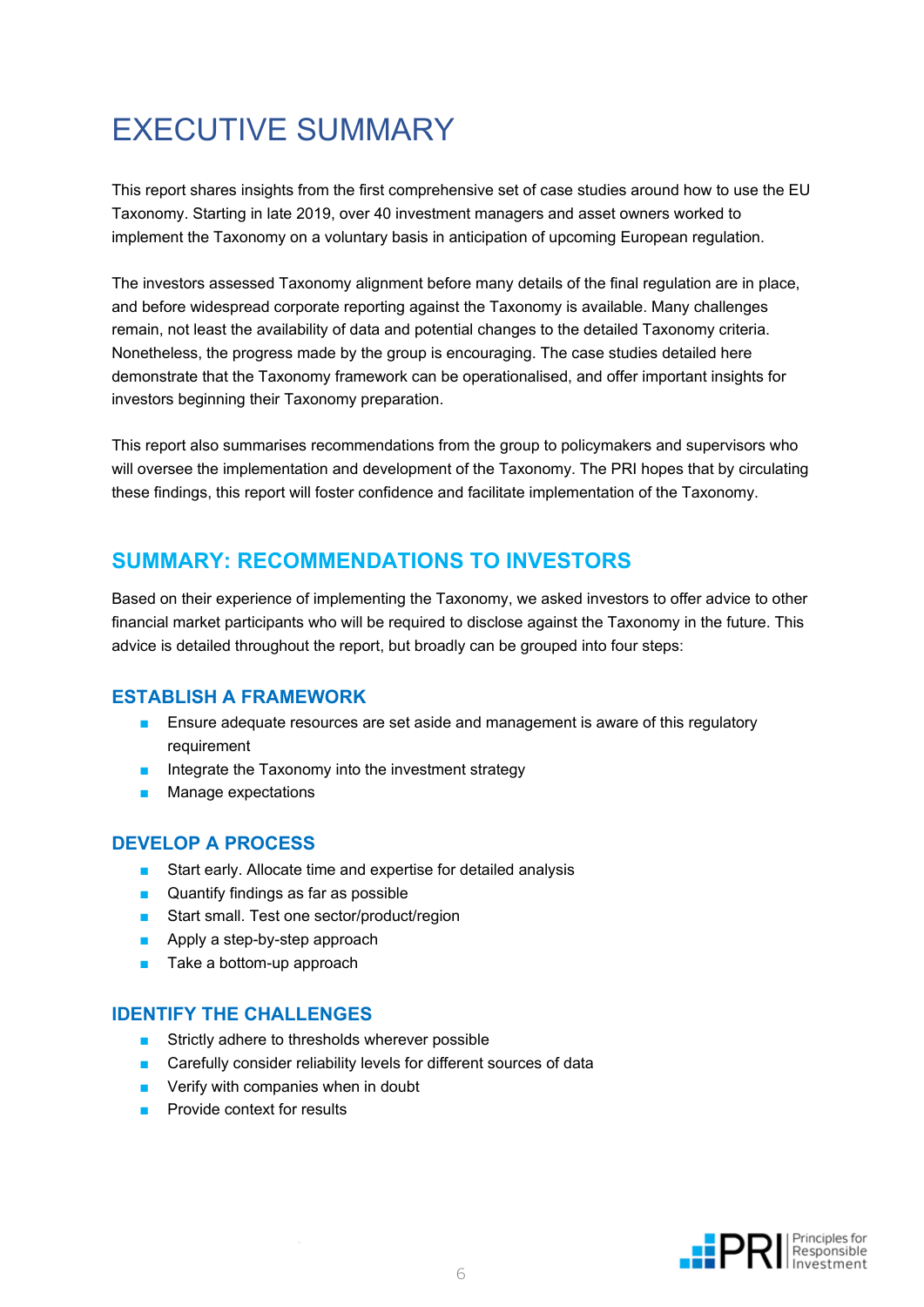#### **FIND SOLUTIONS**

- Engage on data
- Share with partners
- Work with data providers
- Support innovation and improvement from data providers
- Investigate validation and external assurance

### **SUMMARY: RECOMMENDATIONS TO POLICYMAKERS AND SUPERVISORS**

The investors made a series of detailed policy recommendations, which, supplemented by PRI's own analysis, follow these themes:

#### **DATA**

The Taxonomy Regulation will require corporate disclosure against the Taxonomy. While this is recognised by participants as very significant, policymakers should go further to ensure that the right data, at the right level of granularity, and for the right issuers, is available.

#### **GUIDANCE AND SUPERVISORY EXPECTATIONS**

Investors anticipate a need for significant practical and interpretive guidance for all Taxonomy users (investors, corporates and service providers), as well as clear expectations from supervisors.

#### **TAXONOMY DEVELOPMENT**

Investors desire greater clarity on the selection, and exclusion, of some indicators and activities. Consistent with other studies, investors recognise the need to avoid competing international taxonomy frameworks.

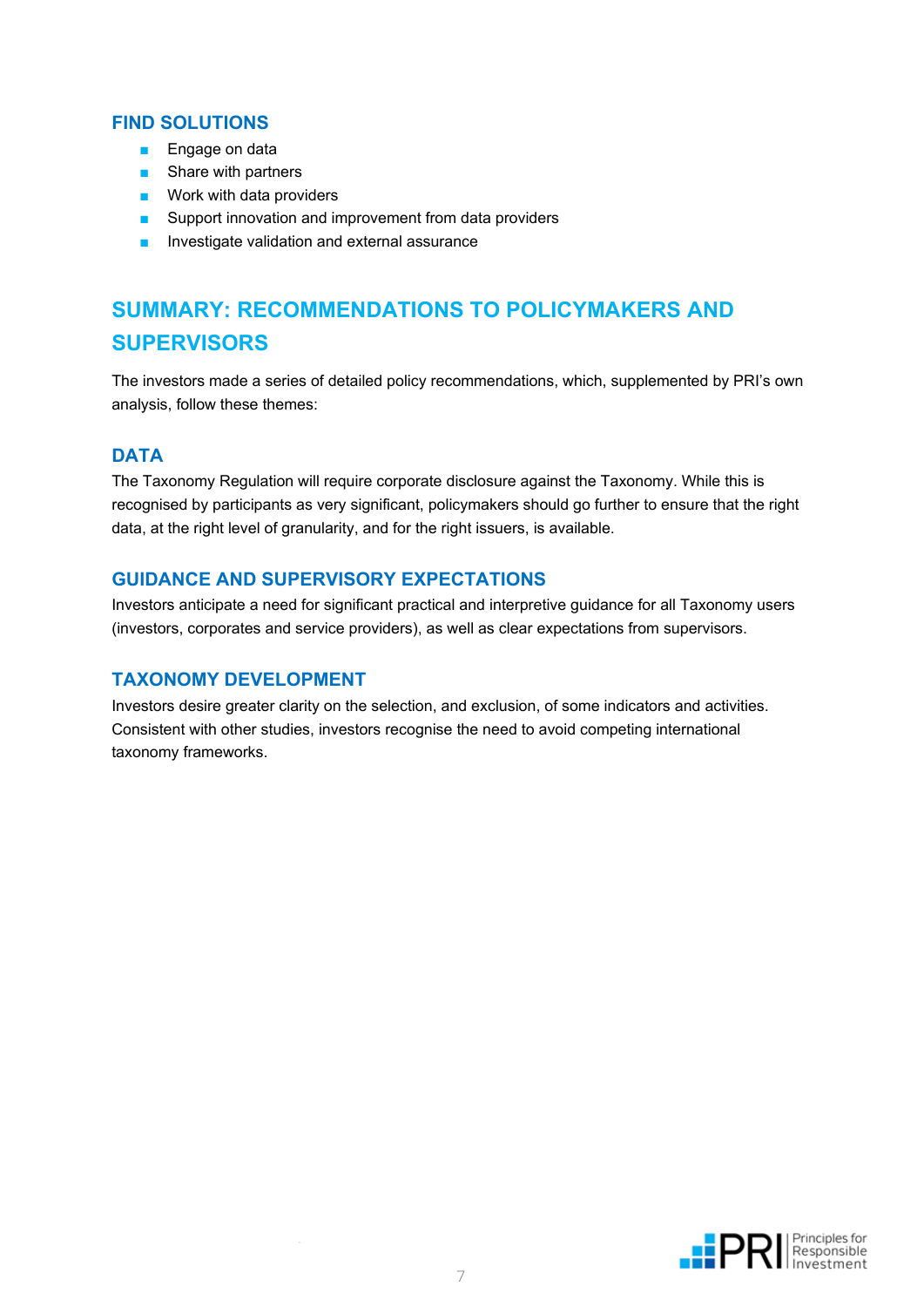# <span id="page-7-0"></span>1. WHAT IS THE EU TAXONOMY?

The following definition comes from the Final Report on Taxonomy, Technical Expert Group on Sustainable Finance (2020):

The EU Taxonomy is a tool to help investors, companies, issuers and project promoters navigate the transition to a low-carbon, resilient and resource-efficient economy. The Taxonomy sets performance thresholds (referred to as 'technical screening criteria') for economic activities which:

- make a substantive contribution to one of six environmental objectives
- do no significant harm (DNSH) to the other five, where relevant
- meet minimum safeguards (e.g., OECD Guidelines on Multinational Enterprises and the UN Guiding Principles on Business and Human Rights).

### **FURTHER READING**

This report assumes a baseline level of understanding of the Taxonomy. For those new to the topic, the table below of sources provides suggestions for further reading.

| <b>Useful sources for further information</b> |                                                                                                                                                                    |
|-----------------------------------------------|--------------------------------------------------------------------------------------------------------------------------------------------------------------------|
| <b>TEG Final Report on EU</b><br>Taxonomy     | https://ec.europa.eu/info/sites/info/files/business economy euro/banki<br>ng and finance/documents/200309-sustainable-finance-teg-final-<br>report-taxonomy en.pdf |
| <b>Technical Annex to the TEG</b>             | https://ec.europa.eu/info/sites/info/files/business economy euro/banki                                                                                             |
| <b>Final Report on the EU</b>                 | ng and finance/documents/200309-sustainable-finance-teg-final-                                                                                                     |
| Taxonomy                                      | report-taxonomy-annexes en.pdf                                                                                                                                     |
| <b>PRI Article on the EU</b>                  | https://www.unpri.org/sustainable-markets/eu-sustainable-                                                                                                          |
| <b>Sustainable Finance Taxonomy</b>           | finance-taxonomy/4567.article                                                                                                                                      |
| <b>PRI EU Taxonomy Investor</b>               | https://d8g8t13e9vf2o.cloudfront.net/Uploads/d/s/r/taxonomyinvestorbri                                                                                             |
| <b>Briefing</b>                               | efingpostdeal 612580.pdf                                                                                                                                           |
| <b>Technical Expert Group on</b>              | https://ec.europa.eu/info/sites/info/files/business economy euro/banki                                                                                             |
| Sustainable Finance (TEG) -                   | ng and finance/documents/sustainable-finance-teg-frequently-asked-                                                                                                 |
| <b>Frequently Asked Questions</b>             | questions en.pdf                                                                                                                                                   |

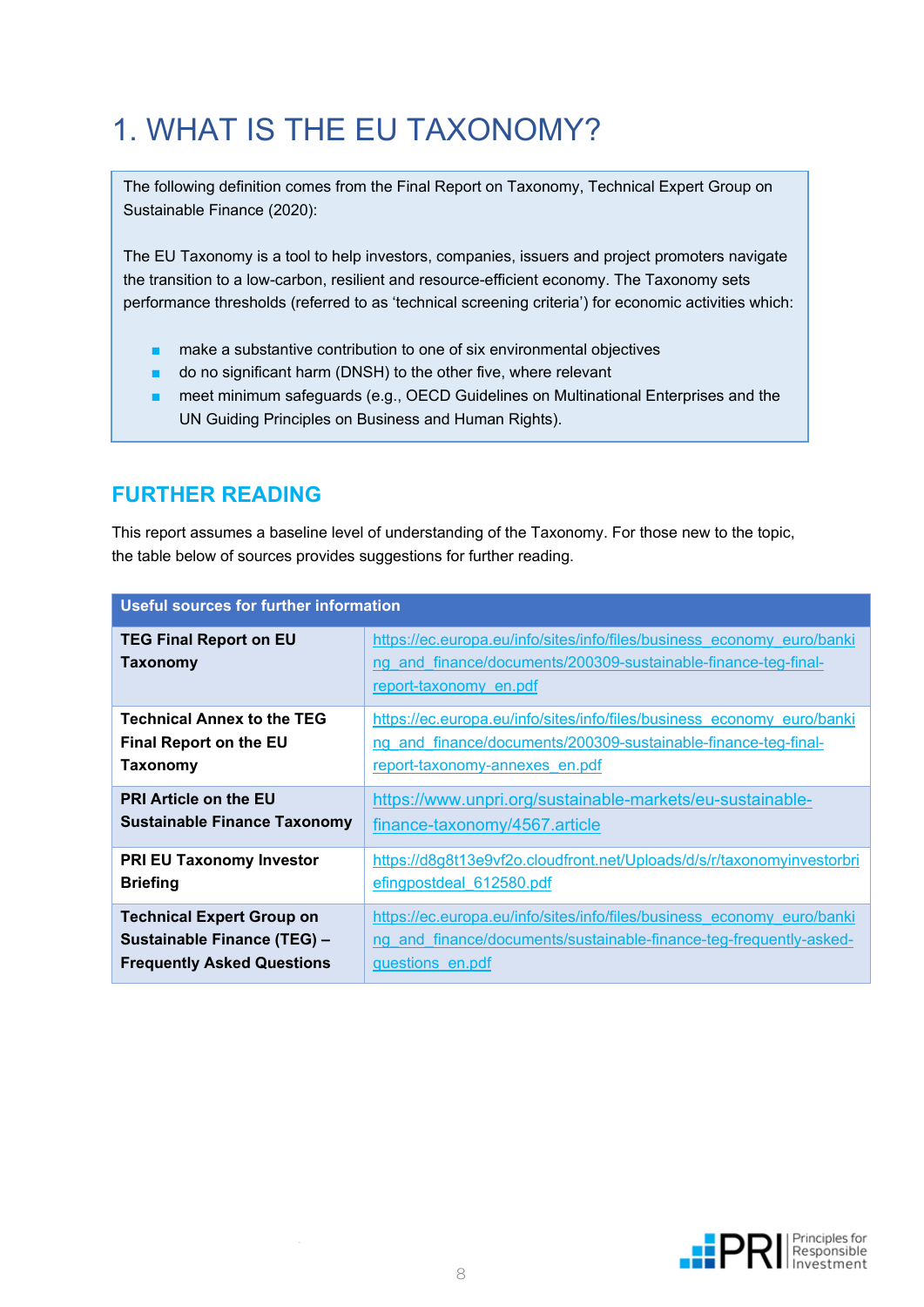# <span id="page-8-0"></span>2. THE CASE STUDIES

This section provides a list and links to the case studies, which can be viewed online.

The conclusions and recommendations of this report, set out in the following sections, are based on the case studies below<sup>[1](#page-8-1)</sup>. To look at individual approaches to Taxonomy implementation, for different asset classes and geographies, please follow the links under each organisation name. To browse all of the case studies please click [here.](https://www.unpri.org/eu-taxonomy-case-studies)

| <b>Organisation</b>                                     | <b>HQ Region</b>        | <b>Asset Class covered in</b><br>case study         | <b>Geography covered in</b><br>case study                              |
|---------------------------------------------------------|-------------------------|-----------------------------------------------------|------------------------------------------------------------------------|
| <b>Aberdeen Standard</b><br><b>Investments</b>          | Europe                  | <b>Listed Equity</b>                                | Global                                                                 |
| <b>Aberdeen Standard</b><br><b>Investments</b>          | Europe                  | <b>Listed Equity</b>                                | Europe                                                                 |
| Amundi                                                  | Europe                  | Fixed Income (corporate,<br>general)                | Global                                                                 |
| <b>AP Pension</b>                                       | Europe                  | <b>Listed Equity</b>                                | Global                                                                 |
| <b>AXA Investment</b><br><b>Managers</b>                | Europe                  | Listed Equity/ Fixed Income<br>(corporate, general) | Global                                                                 |
| <b>BlackRock</b>                                        | North<br>America        | Fixed Income (corporate,<br>general)                | Global                                                                 |
| <b>BlueBay AM LLP</b>                                   | Europe                  | Fixed Income (corporate,<br>general)                | Global (predominantly<br>developed markets)                            |
| <b>Carmignac</b>                                        | Europe                  | <b>Listed Equity</b>                                | Global                                                                 |
| <b>CORESTATE Capital</b><br><b>Group</b>                | Europe                  | Real Assets (real estate)                           | Germany                                                                |
| <b>Credit Suisse Group AG</b>                           | Europe                  | <b>Listed Equity</b>                                | Global                                                                 |
| <b>ESG Portfolio</b><br><b>Management</b>               | Europe                  | Fixed Income (green bonds)                          | Norway, Scotland, Chile,<br>Canada, Iceland, Faroe<br>Islands, Ireland |
| <b>Foresight Group LLP</b>                              | Europe                  | Real Assets (infrastructure)                        | Europe                                                                 |
| <b>Franklin Templeton</b><br><b>Investments</b>         | <b>North</b><br>America | Fixed Income (corporate,<br>general)                | European currency<br>denominated debt - can<br>be global issuers       |
| <b>Franklin Templeton</b><br><b>Investments</b>         | <b>North</b><br>America | Fixed Income (corporate,<br>general)                | European issued debt                                                   |
| <b>Impax</b>                                            | Europe                  | <b>Listed Equity</b>                                | EU, China                                                              |
| <b>The International</b><br><b>Woodland Company A/S</b> | Europe                  | Real Assets (forestry)                              | Brazil, Chile, USA                                                     |
| <b>Invesco Ltd</b>                                      | <b>North</b><br>America | <b>Listed Equity</b>                                | Europe                                                                 |

<span id="page-8-1"></span><sup>1</sup> The case studies are being published periodically on the PRI website, so at any given moment fewer than 37 case studies may be publicly available. All analysis in this document, including any stated statistics, is based on the full suite of 37 case studies.

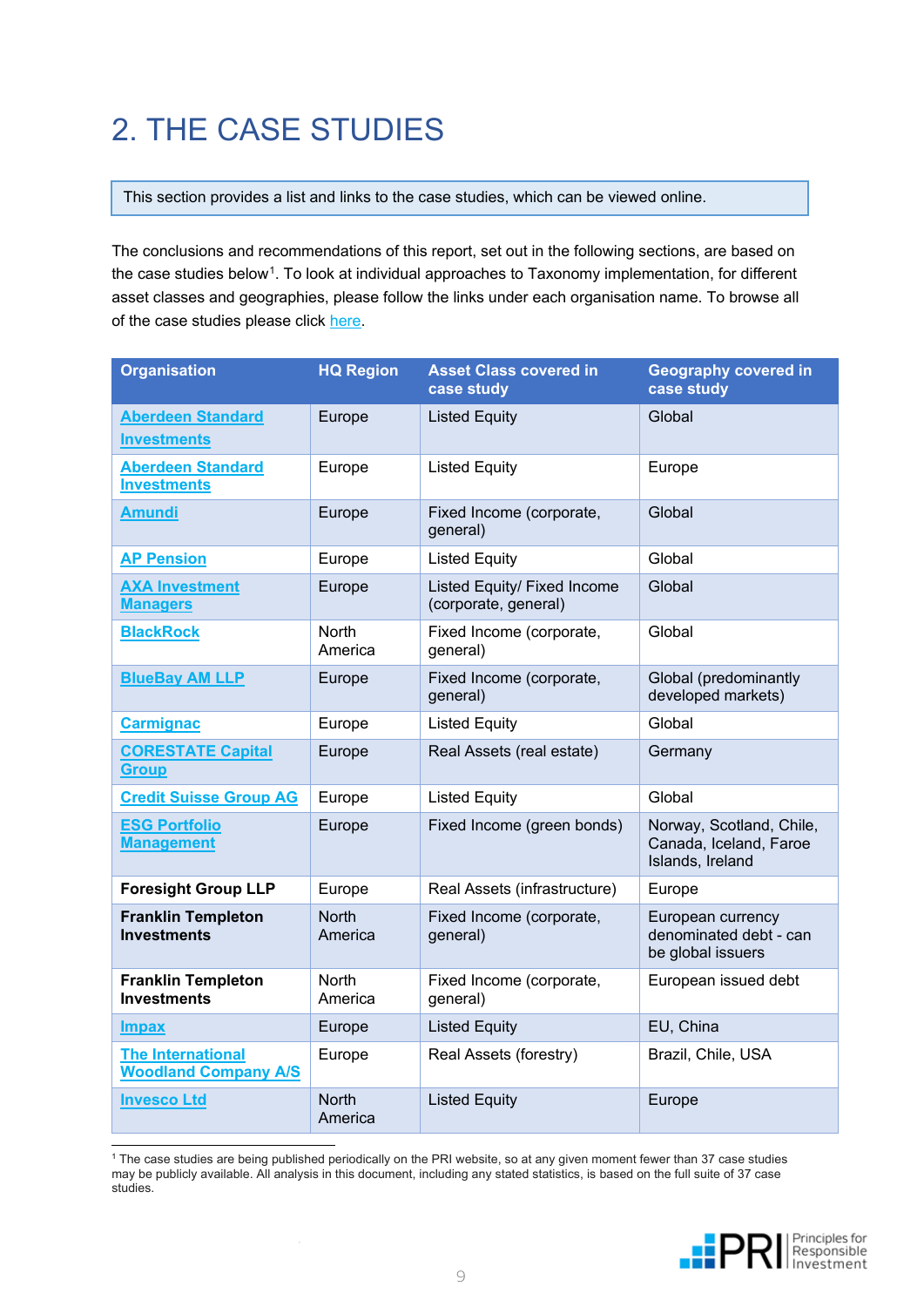| <b>KBI Global Investors</b>                           | Europe                  | <b>Listed Equity</b>                                                | Global including emerging<br>markets |
|-------------------------------------------------------|-------------------------|---------------------------------------------------------------------|--------------------------------------|
| <b>KLP</b>                                            | Europe                  | <b>Listed Equity</b>                                                | Developed countries                  |
| La Financiere de<br><b>l'Echiquier</b>                | Europe                  | <b>Listed Equity</b>                                                | Europe                               |
| La Française Group                                    | Europe                  | <b>Listed Equity</b>                                                | Eurozone                             |
| <b>MN</b>                                             | Europe                  | Fixed Income (corporate,<br>general)                                | Europe, US                           |
| <b>Morgan Stanley</b><br><b>Investment Management</b> | <b>North</b><br>America | Listed Equity/ Fixed Income<br>(green bonds)                        | Global                               |
| <b>Neuberger Berman</b><br><b>Group LLC</b>           | North<br>America        | <b>Listed Equity</b>                                                | <b>US</b>                            |
| <b>Nordea</b>                                         | Europe                  | Fixed Income (corporate,<br>general)                                | N/A                                  |
| <b>Osmosis Investment</b><br><b>Management</b>        | Europe                  | <b>Listed Equity</b>                                                | Global                               |
| <b>Ostrum AM</b>                                      | Europe                  | Fixed Income (green bonds)                                          | Europe                               |
| <b>PKA</b>                                            | Europe                  | Fixed Income (green bonds)                                          | Global                               |
| <b>ResponsAbility</b><br><b>Investments AG</b>        | Europe                  | Fixed Income (private debt)                                         | Global (only non-EU<br>countries)    |
| <b>Robeco</b>                                         | Europe                  | Fixed Income (green bonds)                                          | Global                               |
| <b>Royal London Asset</b><br><b>Management</b>        | Europe                  | <b>Listed Equity</b>                                                | UK, Europe, US                       |
| <b>SEB Investment</b><br><b>Management</b>            | Europe                  | <b>Listed Equity</b>                                                | Global                               |
| <b>StepStone Group LP</b>                             | <b>North</b><br>America | <b>Real Assets</b>                                                  | US, EU, UK                           |
| <b>Swedbank Robur</b>                                 | Europe                  | <b>Listed Equity</b>                                                | Nordic region                        |
| <b>VidaCaixa Group</b><br><b>Pension Scheme</b>       | Europe                  | Fixed Income (corporate,<br>general)/ Fixed Income<br>(green bonds) | <b>OECD</b>                          |
| <b>Wellington Management</b><br><b>Company LLP</b>    | North<br>America        | <b>Listed Equity</b>                                                | Global                               |
| <b>Wells Fargo AM</b>                                 | <b>North</b><br>America | Fixed Income (corporate,<br>general)                                | Global                               |

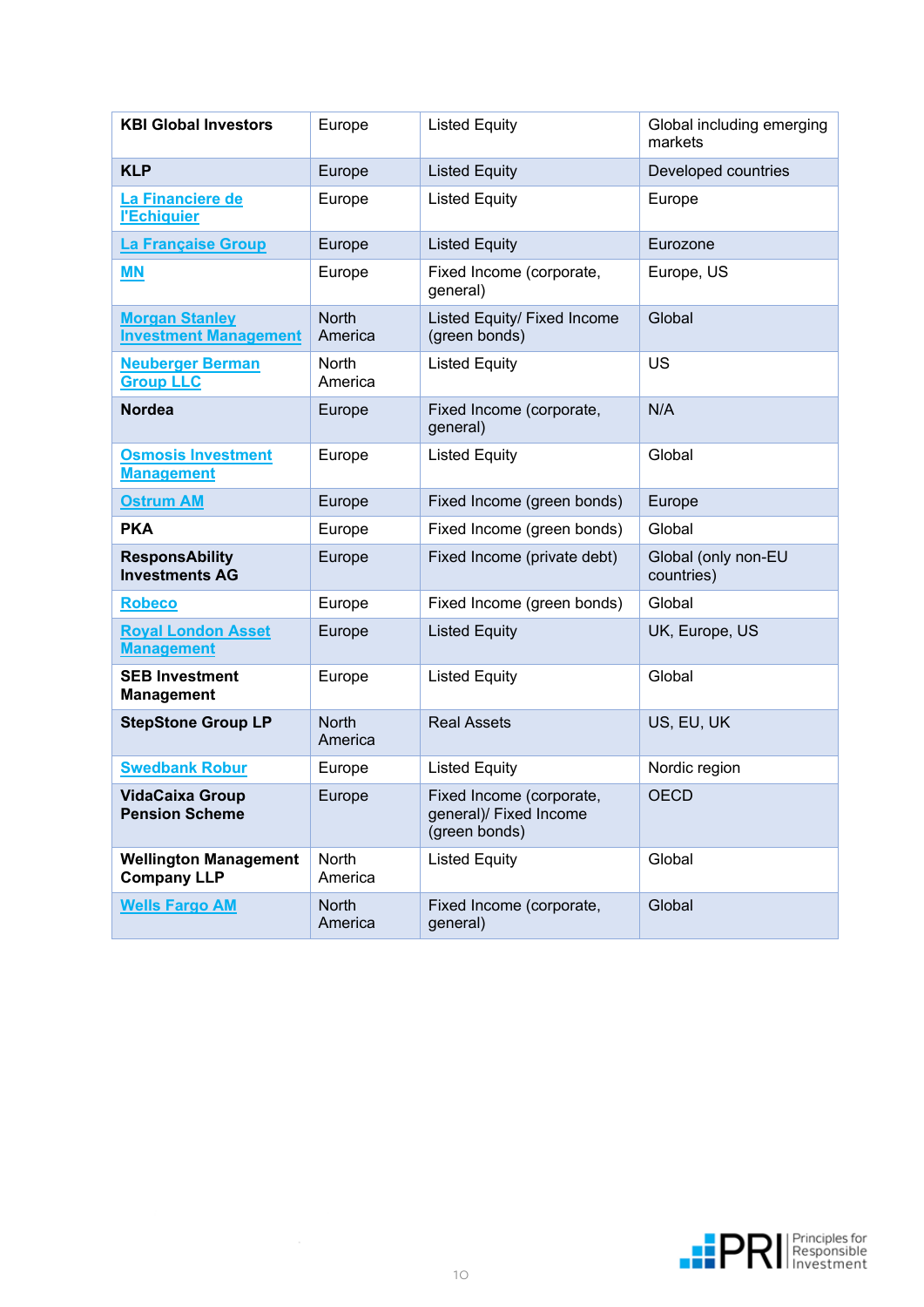# 3. HOW DID INVESTORS ASSESS TAXONOMY ALIGNMENT?

This section provides a brief overview of the predominant approaches described in the case studies, covering the scope, and assessing alignment and financial metrics.

### <span id="page-10-0"></span>**SCOPE OF CASE STUDIES**

The investors in the group considered a range of asset classes, regions and investment styles in their case studies.

Some 89% of investors were investment managers and the remainder were asset owners. Almost one quarter of the investors came from the US, with the others based in Europe. The regions represented in their case studies were Europe or countries within Europe (32%), North America (16%), South America (5%) and Asia (3%). Some 57% of case studies considered activities globally.

Most case studies considered listed equity and fixed income, with a smaller number analysing real assets (infrastructure, real estate, forestry). None of the case studies assessed sovereign bonds, reflecting the absence of a clear methodology to do so.

### <span id="page-10-1"></span>**ASSESSING ALIGNMENT**

To assess whether an issuer was performing Taxonomy-aligned activities, the majority of participants used third party data providers, although many supplemented this with in-house research, direct assessment of corporate reports and data available through not-for-profit organisations, such as the CDP or Climate Bonds Initiative (CBI). External validation consultants were used to a greater extent when assessing real assets, in sectors such as real estate, infrastructure and forestry.

Many participants started by assessing the extent to which their existing data services might be repurposed for Taxonomy assessment, initial screening or as a point of reference for their analysis. Participants referenced a range of services including Bloomberg's WATC EUTAX tool, MSCI, ISS, FactSet, Trucost S&P, Carbon Delta, GS Sustain Taxonomy mapping tool and RepRisk. Several participants developed proprietary frameworks for mapping Taxonomy activities to existing classifications systems.

Participants typically found it easier to access climate change mitigation data. Some participants were able to draw on firm-level assessments of elements of the minimum safeguards, such as the OECD Guidelines for Multinational Enterprises and ILO Core Labour Conventions. However, for a fuller assessment of Do No Significant Harm (DNSH) criteria and minimum safeguards, investors used a range of proxies, such as UN Global Compact compliance, IFC performance standards or NGO assessments, while noting that this did not always perfectly match the DNSH requirements of the Taxonomy.

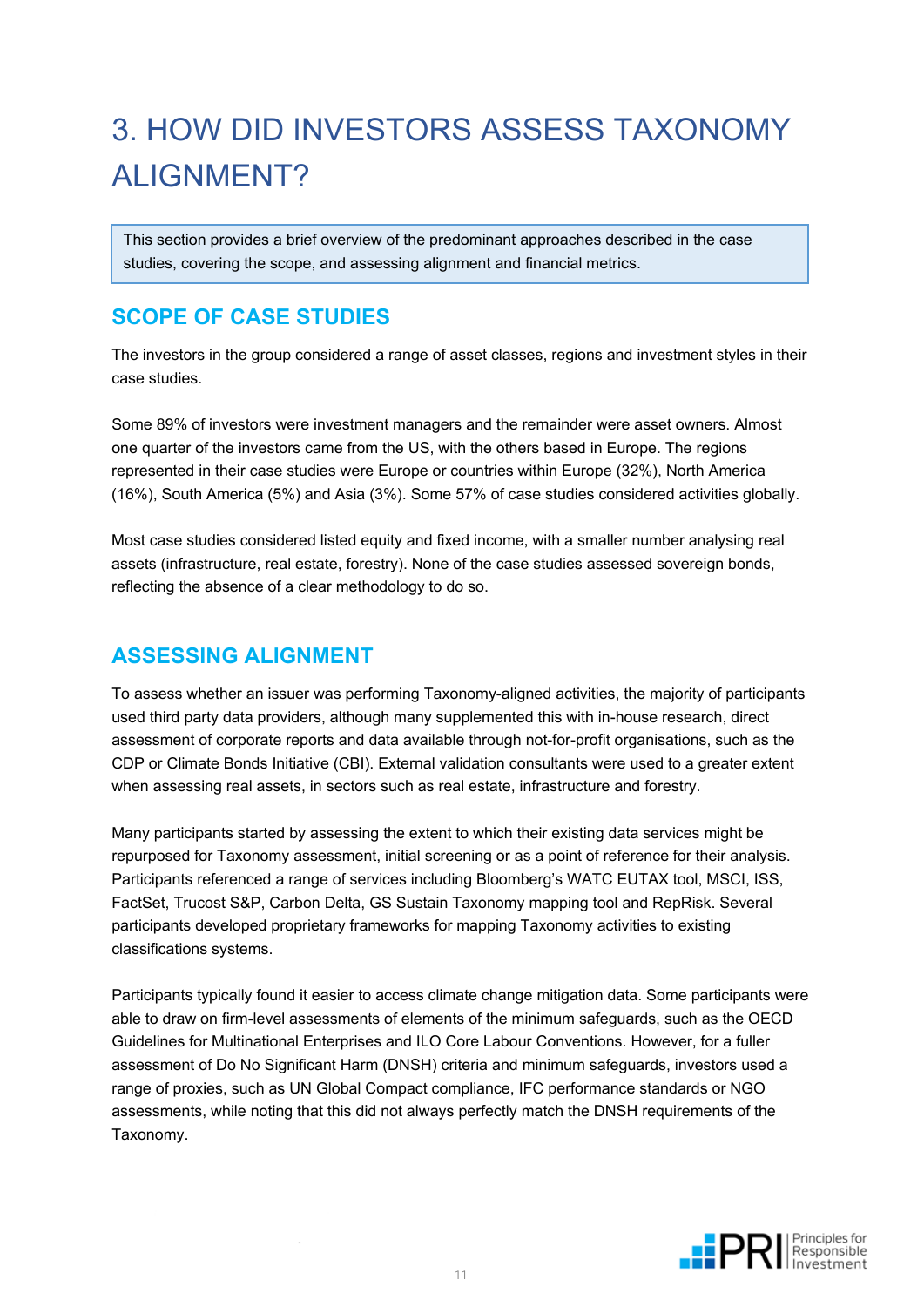### <span id="page-11-0"></span>**FINANCIAL METRICS**

<span id="page-11-1"></span>The most common method of calculating alignment for listed equity was quantifying the proportion of turnover aligned with the Taxonomy. Capex (and to a lesser extent Opex) were considered in sectors such as utilities, where these metrics were recognised as more relevant to the asset base. The analyses were limited by the fact that expenditure data was typically not available at the required level of granularity, and some investors sought to engage corporates on this point. In the case of Green Bonds (GBs), investors relied on use-of-proceeds to calculate the assessment. Calculating Taxonomy alignment for property, infrastructure and other single assets that do not have a revenue base was more challenging, with some participants relying on assessments of the financing of projects or assets, while others sought to have all assets within a fund validated externally to show compliance with the Taxonomy. In forestry, only Taxonomy-aligned revenues derived from certified assets that could be linked to sustainable activities were considered. These Taxonomy-aligned revenues for each underlying investment were weighted relative to the investment's share of the total capital deployed. In real estate, once a suitable building or buildings had been identified, the financial metrics considered for evaluation of the renovation process included fees generated, total investment costs and energy cost savings resulting from renovation measures.

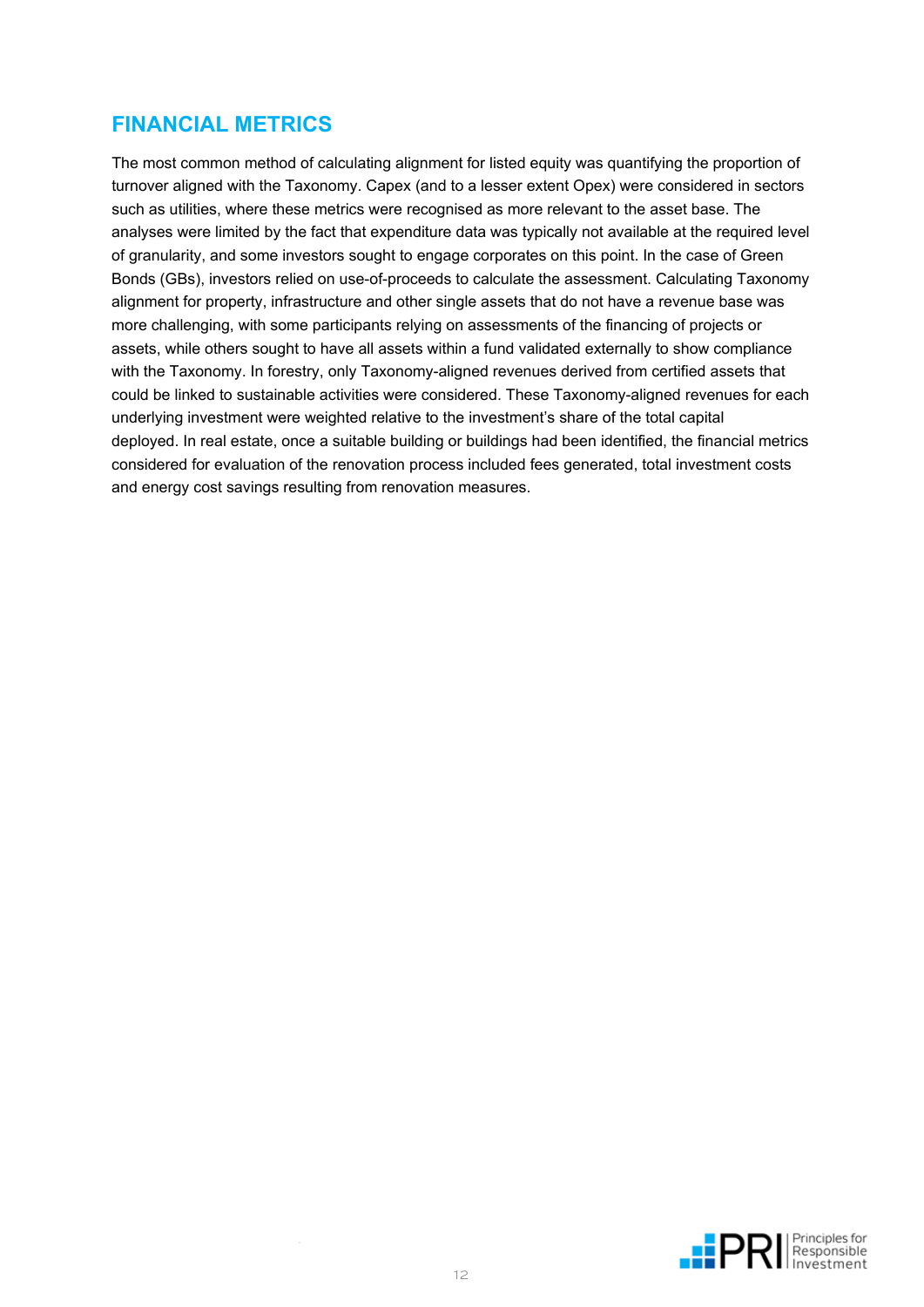# 4. GUIDANCE FOR MARKET PARTICIPANTS

This section assesses the recommendations of group members to other financial market participants implementing the Taxonomy.

It summarises them into a four-step process:

- 1. Establish a framework
- 2. Develop a process
- 3. Identify challenges
- 4. Find solutions

There is no single correct way to approach the Taxonomy, but following these steps may help investors initiating their Taxonomy assessment.

#### <span id="page-12-0"></span>**ESTABLISH A FRAMEWORK**

- Ensure adequate resources are set aside and that management is aware of this regulatory requirement. Decide whether there are sufficient internal resources to collect data from companies to implement the Taxonomy independently, or whether external liaison with data providers is required.
- Integrate the Taxonomy into the investment strategy.
- Manage expectations. The current Taxonomy criteria are advisory and may change. Participants typically found relatively low percentages of Taxonomy-alignment, reflecting differences between the Taxonomy framework and some existing methods of assessing sustainability. Learn from the process but recognise current limitations.

### <span id="page-12-1"></span>**DEVELOP A PROCESS**

- Start early. Allocate time and expertise for detailed analysis especially for identifying DNSH criteria and screening against them at company level. Consult with specialists.
- Quantify findings as far as possible. Initially, it is better to integrate ESG criteria deeper into investment activities, to avoid higher implementation costs in future.
- Start small. Test one sector/product/region even if initially case-by-case, using a small sample group on a share of a portfolio or one sector/product/region.
- Apply a step-by-step approach. Work through DNSH and minimum safeguards screening before the more complex substantial contribution (SC) screening.
- Take a bottom-up approach to fairly assess company alignment with the Taxonomy. There is insufficient reported company data to make a top-down assessment.

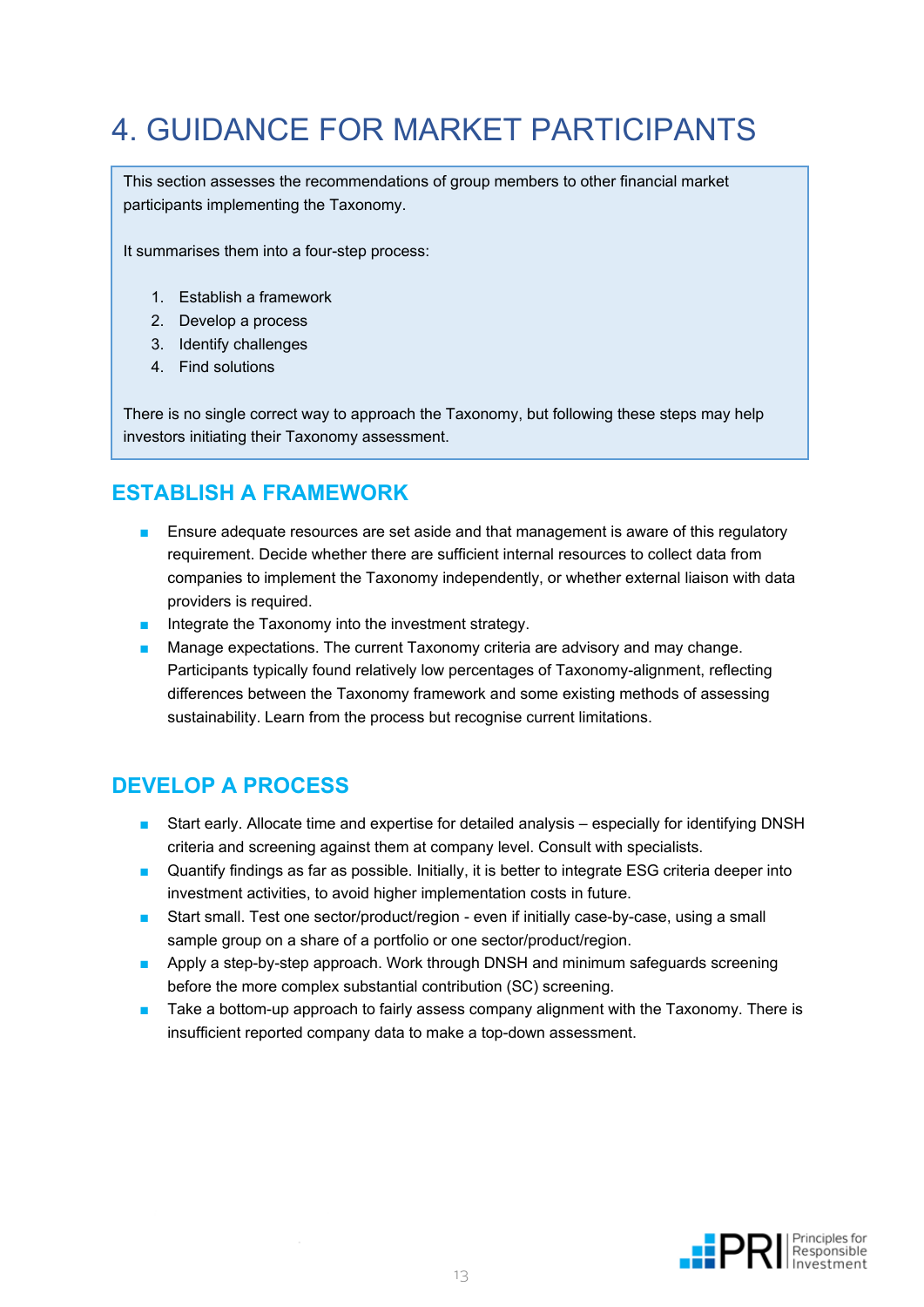### <span id="page-13-0"></span>**IDENTIFY THE CHALLENGES**

- Strictly adhere to thresholds wherever possible. Do not pick and choose areas to assess or liberally interpret guidelines. Participants highlighted enabling activities as a particular risk. These should only be considered where the activity is explicitly defined as enabling in the Taxonomy, rather than including any company providing a service to another Taxonomyaligned company.
- Carefully consider reliability levels for different sources of data, noting that in the absence of high quality corporate disclosure, all in-house or third party assessments will involve estimation, modelled data or use of proxies.
- Verify with companies directly when in doubt or if there is a lack of data.
- Provide context for results, which may help explain a lack of alignment.

#### <span id="page-13-1"></span>**FIND SOLUTIONS**

- Engage on data. Engage early with investee companies, particularly smaller companies or non-EU companies, being clear as soon as possible about requirements to publish relevant technical data for more aligned reporting. Doing so will allow investors to make allocations and fund managers to include companies in a portfolio or opportunity set.
- Share with partners. Cross-check findings with other investors investing in the same companies and collaborate on publicly available information. Be clear: agree on best practice, clarify the data set and when it is likely to be available, be transparent about methods (data, models and sourcing of data).
- Work with data providers. Use data provider tools to ease the burden of manual input. Some participants mentioned using several data providers to compare results, build confidence and fill gaps in data provision.
- Support innovation and improvement from data providers to deliver the data required to carry out the assessments (more granular Opex/Capex data disclosure as opposed to mainly revenue disclosure), assess data gaps and encourage holistic, off-the-shelf solutions and further product development. Data providers should be encouraged to cover all steps of the Taxonomy assessment.
- Investigate validation and external assurance of both underlying Taxonomy data and processes followed by external managers and data providers.

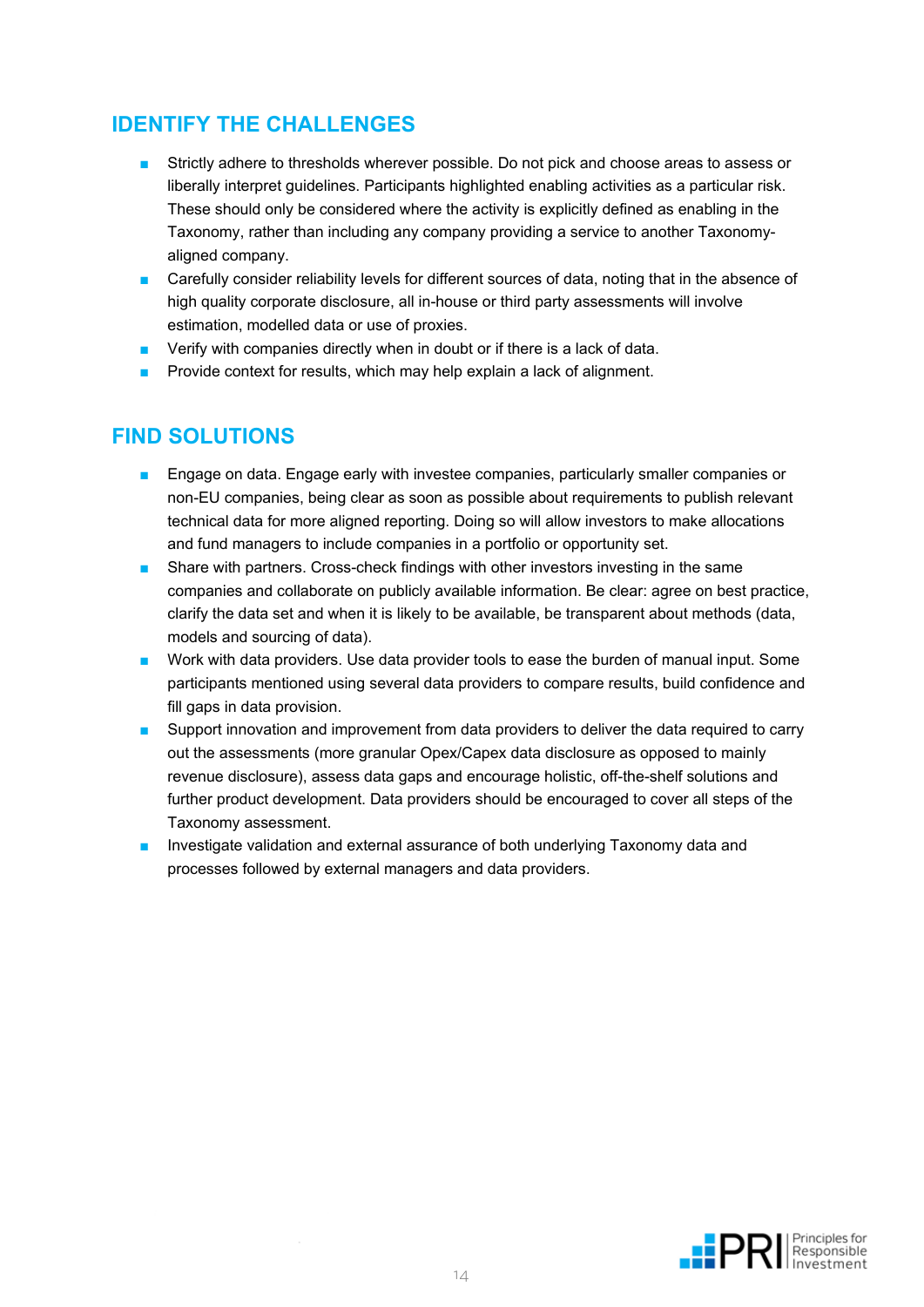"While detailed in-house analysis and application of the EU Taxonomy is very time-consuming, we believe there is value in understanding all the pitfalls. This should help to assess the robustness of the approaches taken by different data providers, even if applied on a limited sample of issuers or GBs."

"There is value in nurturing an understanding of a company's culture, regulatory environment and the industry in which it operates. This will avoid overburdening companies to report information that may not add value to the investment process."

"Industry groups and trade associations have a role to play in translating the taxonomy into an industry reporting standard, supported by best practice processes and assurance requirements."

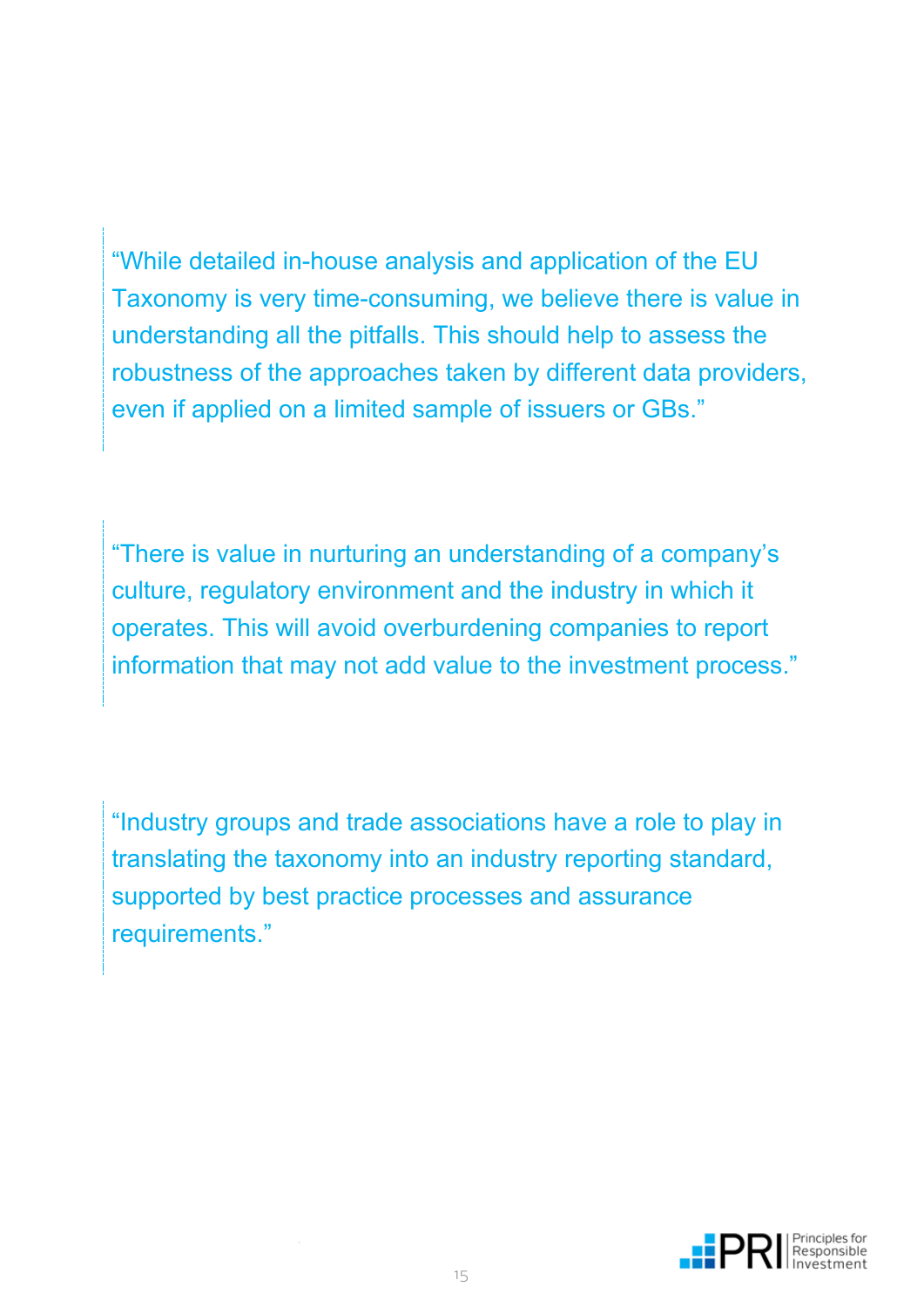# <span id="page-15-0"></span>5. CHALLENGES AND SOLUTIONS

This section summarises challenges and proposes solutions to Taxonomy implementation.

Group members identified the key challenges they faced in implementing the Taxonomy, and the solutions they found. The challenges can be broadly defined as problems around sourcing data, matching data to the Taxonomy, adapting to the granular Taxonomy approach and creating new processes to address the Taxonomy. Various solutions were proposed – but not all will be suitable for every investor. There were also specific challenges for those dealing with Green Bonds.

### **TABLE SUMMARISING MAIN CHALLENGES AND SOLUTIONS**

| <b>Challenges</b>                                                                                                                                                                                                                                                                                                                                                                                                                                                                                                                                                                                                                                                                                                     | <b>Solutions</b>                                                                                                                                                                                                                                                                                                                                                                                                                                                                                                                                                                                                                                                                                                                                                                                                                                                                                                                                                                                                                                                                                                         |  |  |
|-----------------------------------------------------------------------------------------------------------------------------------------------------------------------------------------------------------------------------------------------------------------------------------------------------------------------------------------------------------------------------------------------------------------------------------------------------------------------------------------------------------------------------------------------------------------------------------------------------------------------------------------------------------------------------------------------------------------------|--------------------------------------------------------------------------------------------------------------------------------------------------------------------------------------------------------------------------------------------------------------------------------------------------------------------------------------------------------------------------------------------------------------------------------------------------------------------------------------------------------------------------------------------------------------------------------------------------------------------------------------------------------------------------------------------------------------------------------------------------------------------------------------------------------------------------------------------------------------------------------------------------------------------------------------------------------------------------------------------------------------------------------------------------------------------------------------------------------------------------|--|--|
|                                                                                                                                                                                                                                                                                                                                                                                                                                                                                                                                                                                                                                                                                                                       | 1. Sourcing and matching data                                                                                                                                                                                                                                                                                                                                                                                                                                                                                                                                                                                                                                                                                                                                                                                                                                                                                                                                                                                                                                                                                            |  |  |
| The data required may not be<br>clearly defined, quantitative,<br>publicly available, sufficiently<br>granular or reliable.<br>There was a particular lack of<br>expenditure data, which limited<br>assessments of climate change<br>adaptation.<br>Most investors did not use NACE<br>codes, so they translated into<br>other industry classification<br>systems.<br>Assessing DNSH was particularly<br>П<br>challenging due to the absence of<br>data and the qualitative nature of<br>many DNSH criteria.<br>Application of EU standards<br>outside of the EU remains<br>challenging.<br>Some activities were not covered<br>by the TEG recommendations for<br>the Taxonomy, or still require<br>further research. | Compare, match and validate data<br>Analyse corporate disclosure to validate existing<br>П<br>data sources and engage with companies to verify<br>accuracy.<br>Conduct peer analysis to inform proxy assumptions<br>×<br>where unable to document specific activities and<br>engage with companies to verify or disclose further<br>information.<br>Encourage collaboration between investment teams<br>$\blacksquare$<br>and sustainability specialists.<br>Set up an ESG due diligence assessment process<br><b>STAR</b><br>with investment teams. This could be employed to<br>investigate practical ways to use the Taxonomy (e.g.<br>how to assess a building before its acquisition).<br>Where data is not available or unreliable, adopt a<br>П<br>precautionary approach and be clear on data<br>limitations.<br>Map disclosed segment revenue to economic<br>×<br>activity. As revenue looks at current performance<br>while Capex looks at potential performance,<br>consider reporting both.<br>Where criteria are unclear, make a judgement to<br>П<br>interpret technical screening criteria and respective |  |  |

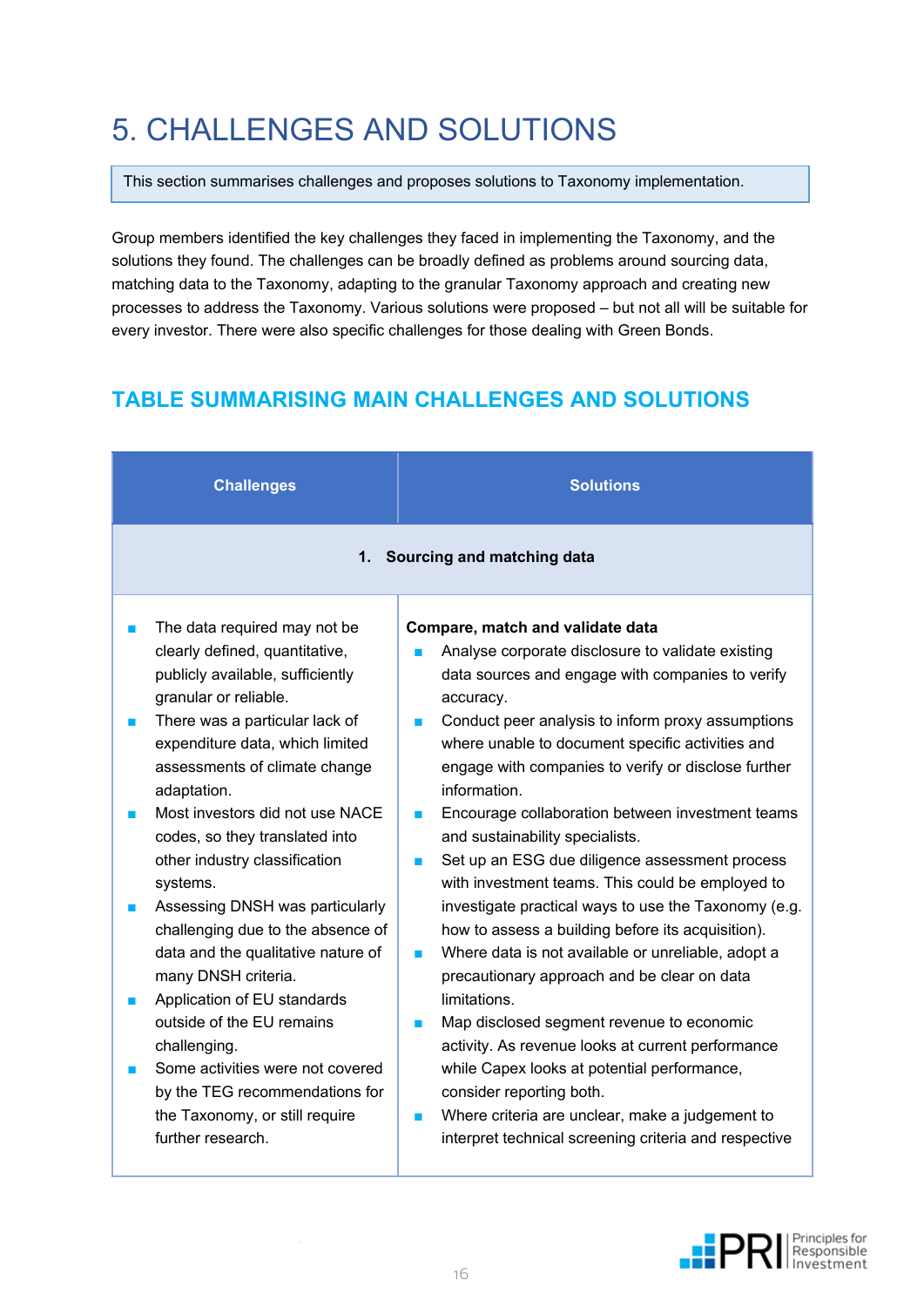|                                                                                                                                                                                                 | thresholds. Be clear on what judgements you have<br>made, and on what basis.<br>Build 'correspondence tables' between Taxonomy<br><b>College</b><br>criteria, existing certification schemes and other non-<br>EU standards.<br>To understand the exact scope of each activity to<br>×<br>identify the most suitable match, test on a smaller<br>portion of the investment portfolio or for activities for<br>which KPIs are available/comparable with<br>Taxonomy criteria.<br>Work with partners and engage<br>Engage companies and request information on<br>activities aligned with revenue, Capex or Opex; raise<br>awareness of the benefits of compliance. This is<br>especially important for smaller companies or for<br>those operating outside the EU.<br>Liaise with data providers to clarify and corroborate<br>×<br>data.<br>Working with other investors, engage service<br>providers to agree a baseline expectation on<br>terminology used, mapping of data and DNSH and<br>minimum safeguards implementation, particularly for<br>non-EU issuers. |
|-------------------------------------------------------------------------------------------------------------------------------------------------------------------------------------------------|----------------------------------------------------------------------------------------------------------------------------------------------------------------------------------------------------------------------------------------------------------------------------------------------------------------------------------------------------------------------------------------------------------------------------------------------------------------------------------------------------------------------------------------------------------------------------------------------------------------------------------------------------------------------------------------------------------------------------------------------------------------------------------------------------------------------------------------------------------------------------------------------------------------------------------------------------------------------------------------------------------------------------------------------------------------------|
| 2. Adapting to the taxonomy approach                                                                                                                                                            |                                                                                                                                                                                                                                                                                                                                                                                                                                                                                                                                                                                                                                                                                                                                                                                                                                                                                                                                                                                                                                                                      |
| <b>Resources</b><br>The Taxonomy demands a<br>significant time investment to<br>understand, interpret and apply<br>the criteria. More guidance is<br>required.<br>Evnortico je voru valuablo in | <b>Piloting</b><br>Start small-scale. Use existing processes and<br>resources, and then build and adjust a framework to<br>support a full-scale roll-out.<br>Agree on a subjective assessment or standard of<br><b>The Second</b><br>alignment when unable to document specific<br>aotivition                                                                                                                                                                                                                                                                                                                                                                                                                                                                                                                                                                                                                                                                                                                                                                        |

Expertise is very valuable in assessing technical screening and criteria, especially DNSH.

#### **Interpretation**

- Some screening criteria involve interpretation.
- In the absence of perfect data, assessment of similar data sets might lead to disparate outcomes.
- activities.
- Use third party validation to legitimize declarations.

#### **Developing clarity**

■ In calculating potentially-aligned figures, seek evidence to support any assumptions, make robust calculations of estimates, build an audit trail and be transparent about your process.

**Working with partners - Building consensus**

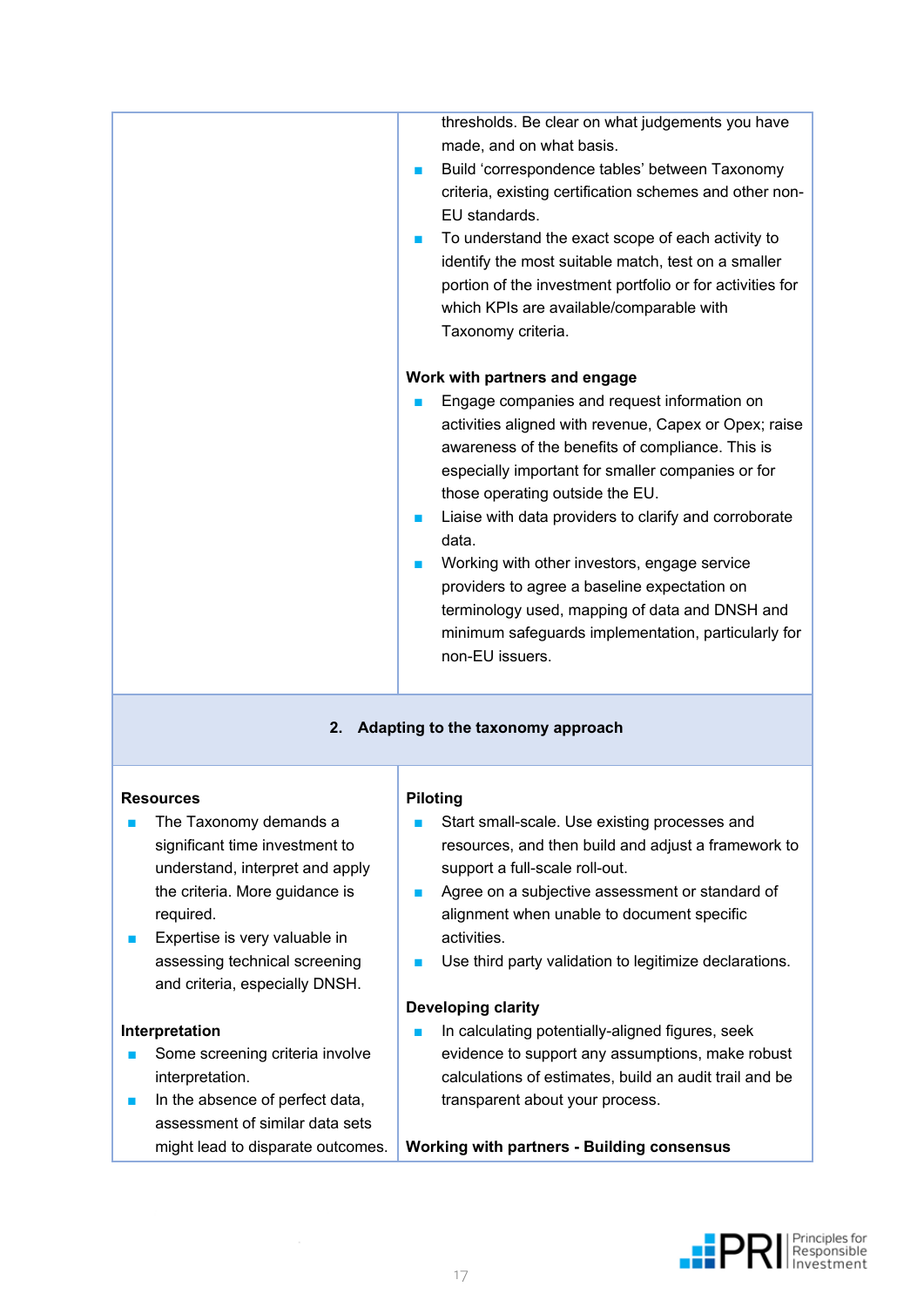| There are various approaches to<br>calculating potential alignment <sup>2</sup><br>and the way these calculations<br>are applied may vary significantly.                 | Ensure participation and involvement of all invested<br>parties/stakeholders, review as many resources as<br>possible and collaborate with external partners to<br>clarify more complex implementation questions.<br>Engage with companies to help interpret criteria until<br><b>STAR</b><br>they are ready to report in the technical and activity-<br>based way that the Taxonomy requires, based on an<br>assessment of substantial contribution thresholds.<br>Develop a clear understanding of potential solutions<br>and proactive stakeholder engagement plans to<br>deliver Taxonomy compliance. |
|--------------------------------------------------------------------------------------------------------------------------------------------------------------------------|-----------------------------------------------------------------------------------------------------------------------------------------------------------------------------------------------------------------------------------------------------------------------------------------------------------------------------------------------------------------------------------------------------------------------------------------------------------------------------------------------------------------------------------------------------------------------------------------------------------|
| 3.                                                                                                                                                                       | <b>Starting a taxonomy process</b>                                                                                                                                                                                                                                                                                                                                                                                                                                                                                                                                                                        |
| There is no off-the-shelf solution<br>or tool to conduct Taxonomy<br>analysis.<br>Investors have limited capacity,<br>time and resources to conduct<br>manual screening. | Consider using a data provider to build on existing<br>capabilities and adopt a pragmatic approach based<br>on available data.<br>Consider using manual screening on small company<br>samples to get an idea of the challenges and inform<br>discussions with providers. Start with a limited<br>universe.                                                                                                                                                                                                                                                                                                |

<span id="page-17-0"></span><sup>&</sup>lt;sup>2</sup> In addition to the mandatory disclosures required by the Regulation, the TEG recommended that investors could report on potential alignment in cases where an activity is very likely to be Taxonomy-aligned but a full assessment could not be completed.

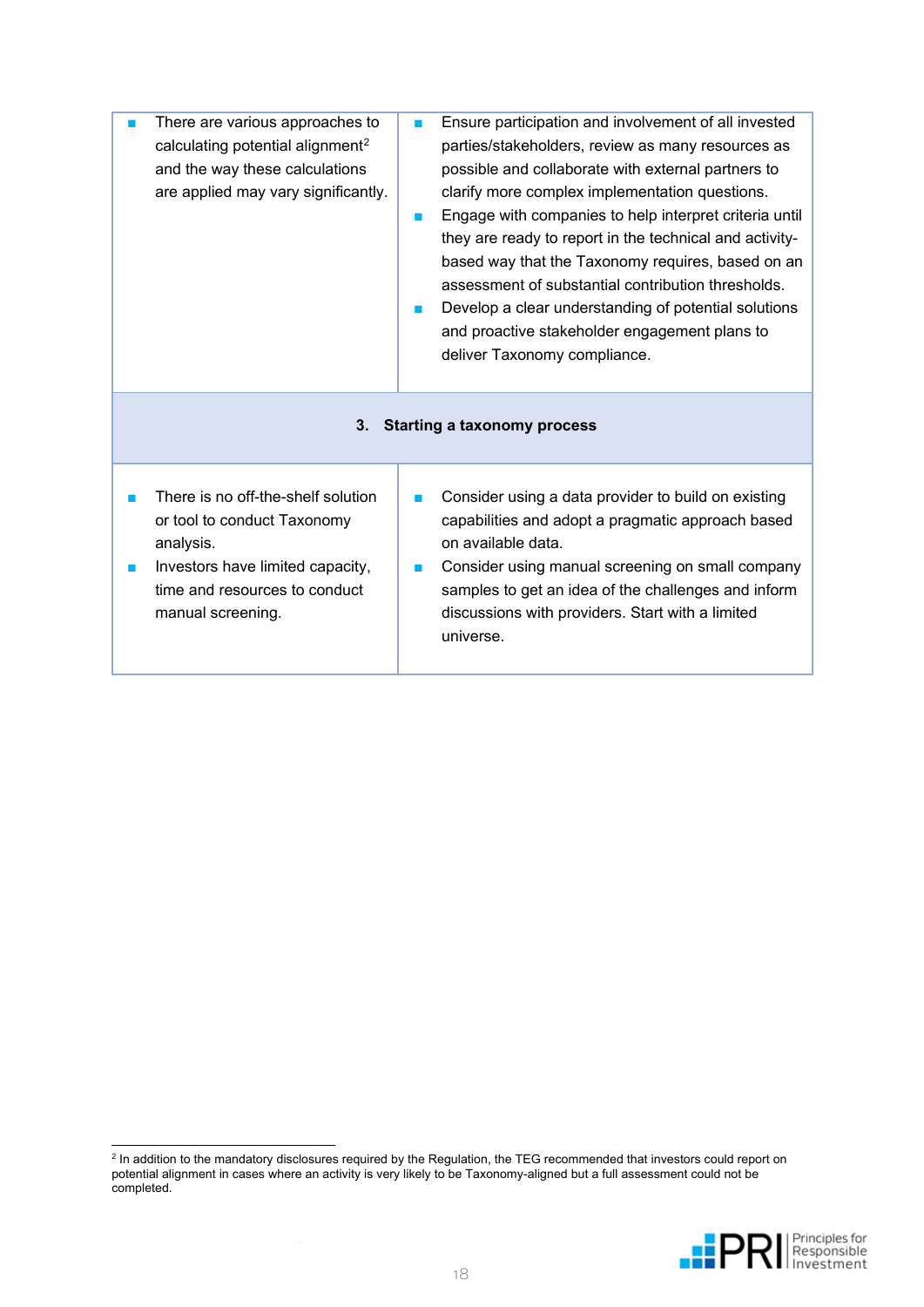### **FOCUS ON GREEN BONDS**

<span id="page-18-0"></span>

| GBs issuance requires a different<br>To help address the complexity of GBs, consider the<br>٠<br>likelihood of a given activity to be Taxonomy<br>approach to corporate issuance,<br>where an activity could be<br>compliant and use the share of proceeds allocated<br>measured and classified by<br>to link a GB to each activity.<br>turnover, Opex or Capex.<br>Estimate GBs use-of-proceeds using available<br>▬<br>Use-of-proceeds breakdown often<br>reported data and issuer engagement.<br>not available.<br>Based on the EU's Green Bond Framework (GBF),<br>▬<br>Some activities are not yet<br>create an internal GBF to guide the ESG due<br>diligence process of GBs. Involve ESG and Credit<br>covered by the Taxonomy and<br>some GBs proceeds may match<br>teams in the application of the internal GBF to help<br>the other five environmental<br>identify investments/use-of-proceeds for climate<br>objectives of the Taxonomy.<br>adaption and mitigation purposes.<br>Resource limitations and<br>For DNSH, use the GBF, external ESG data<br>▬<br>questions of interpretation mean it<br>provider monitoring and in-house engagement.<br>can be challenging to assess<br>Focus on third party providers specialised in<br>assessing compliance with global norms and<br>DNSH per project.<br>screening of the portfolio at the issuer level.<br>Check that the requirements for non-EU companies<br>■<br>set out in the GBF match or surpass high industry<br>standards. If that is the case then assume that GBs<br>which meet those requirements are also Taxonomy<br>aligned. |
|---------------------------------------------------------------------------------------------------------------------------------------------------------------------------------------------------------------------------------------------------------------------------------------------------------------------------------------------------------------------------------------------------------------------------------------------------------------------------------------------------------------------------------------------------------------------------------------------------------------------------------------------------------------------------------------------------------------------------------------------------------------------------------------------------------------------------------------------------------------------------------------------------------------------------------------------------------------------------------------------------------------------------------------------------------------------------------------------------------------------------------------------------------------------------------------------------------------------------------------------------------------------------------------------------------------------------------------------------------------------------------------------------------------------------------------------------------------------------------------------------------------------------------------------------------------------------------------------------------|
|                                                                                                                                                                                                                                                                                                                                                                                                                                                                                                                                                                                                                                                                                                                                                                                                                                                                                                                                                                                                                                                                                                                                                                                                                                                                                                                                                                                                                                                                                                                                                                                                         |

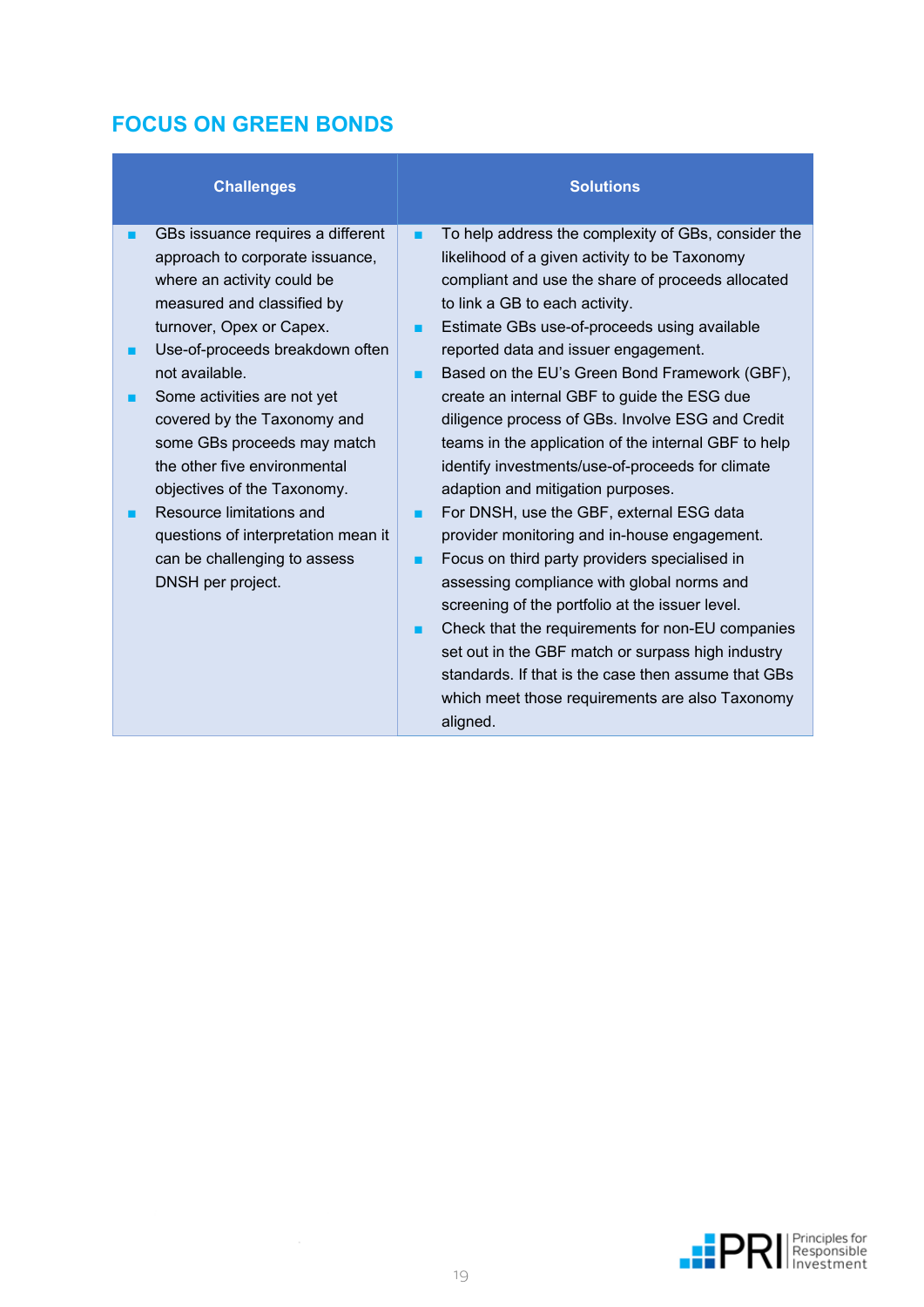## 6. POLICY RECOMMENDATIONS

This section sets out policy recommendations made by investors and supplemented by the PRI's own policy analysis.

The Taxonomy is an innovative disclosure regulation. While the high-level framework is clear, successful deployment of the Taxonomy will benefit from greater support from policymakers and regulators. This section summarises the recommendations made by the group to policymakers. It is divided into three key themes:

- 1. Data
- 2. Guidance and Supervisory Expectations
- 3. Taxonomy Development.

#### <span id="page-19-0"></span>**DATA**

The Taxonomy Regulation will require corporate disclosure against the Taxonomy. While this is recognised by participants as very significant, policymakers should go further to ensure that the right data, at the right granularity, and for the right issuers, is available.

- Future corporate disclosure obligations should go beyond the scope of the existing corporate reporting requirement (and implicitly, the scope of the current Non-Financial Reporting Directive) and consider private companies, as well as potentially strengthening expectations on issuers of green bonds.
- Much of the available data is not yet at sufficient granularity. More activity-level reporting, and particularly reporting of revenues per business or product, would help investors who are undertaking detailed company analysis to avoid the use of estimates, or company-wide measures as proxies. However, this may not be necessary if corporates provide reliable firmlevel disclosure of Taxonomy-alignment.
- Standardised reporting expectations for some of the more subjective or qualitative elements of the Taxonomy (e.g. minimum safeguards, DNSH criteria) would help to improve provision of data.
- Companies should be encouraged to standardise their reporting methodologies, potentially using tools, templates and the possible future development of an EU database of Taxonomy reports.
- The EU should encourage audit or assurance of corporate Taxonomy-alignment corporate data.
- Some investors suggested a role for policymakers to engage data providers to limit discrepancies, agree on common definitions on key terms and standardise the approach to subjective elements, while others suggested that investors should collaborate to achieve the same goals.

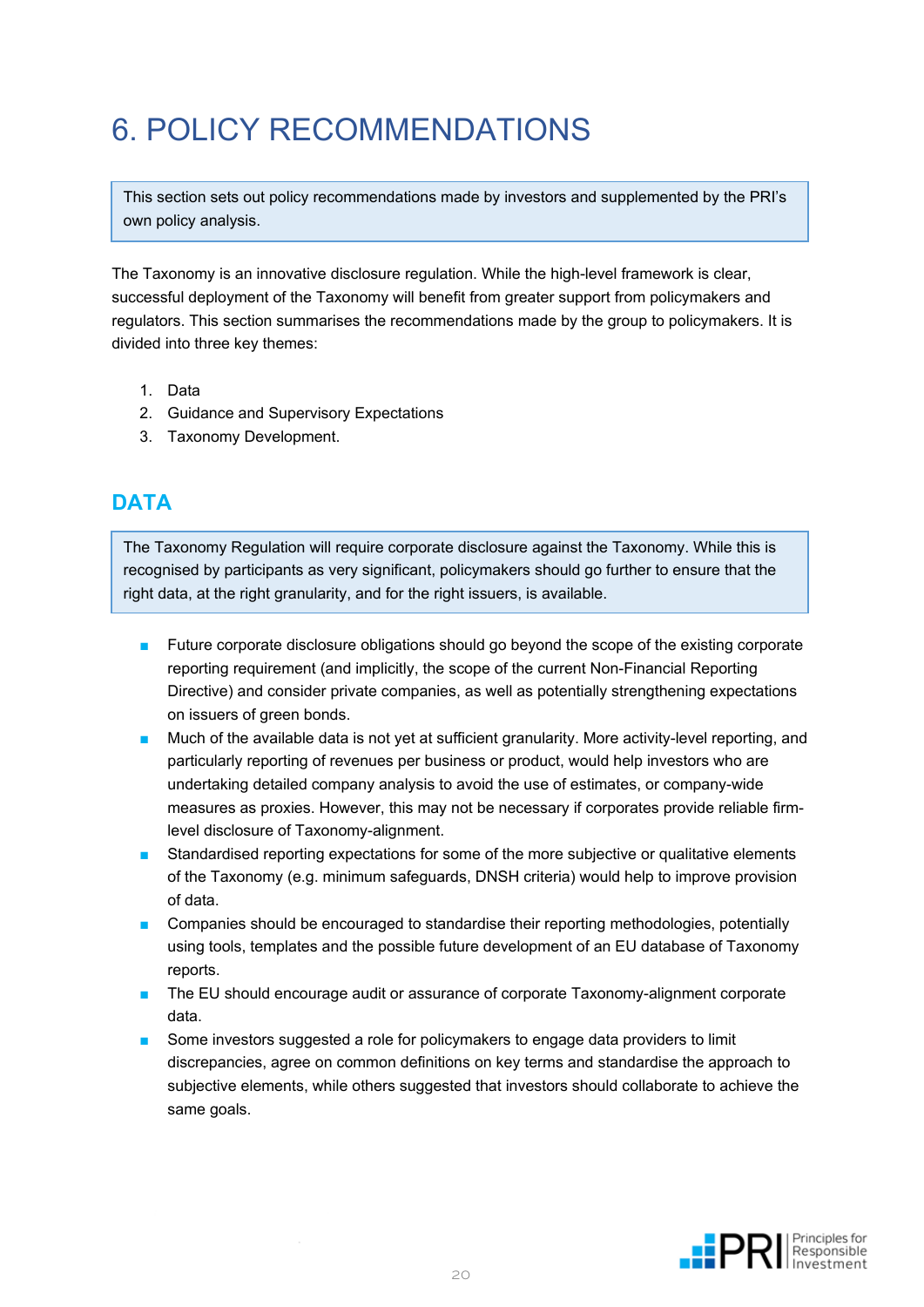### <span id="page-20-0"></span>**GUIDANCE AND SUPERVISORY EXPECTATIONS**

Investors anticipate a need for significant additional practical and interpretive guidance for all Taxonomy users (investors, corporates and service providers), as well as clear expectations from supervisors.

Investors piloting the Taxonomy identified several substantive issues on which further guidance should be provided. These are in addition to recommendations for further development of the Taxonomy framework, discussed below. Key guidance requests included:

- Development of a more structured approach for demonstrating compliance with minimum safeguards and qualitative DNSH criteria (such as a checklist). This is particularly challenging outside of the EU as some DNSH criteria are aligned to EU regulations.
- Tools to support the application of the Taxonomy in non-EU markets. In particular, the development of correspondence tables for alternative, non-EU standards as proxies (building from the TEG's own recommendations, for example, in green buildings).
- Further development of the adaptation criteria, which are challenging to interpret due to their qualitative nature.
- Clarity on the time period for a Taxonomy assessment. For example, how frequently should investors review companies for potential violations of DNSH or minimum safeguards?
- Guidance on reporting investments that may substantially contribute to more than one environmental objective.
- Further guidance on treatment of financial metrics. For example, whether to use an income statement or cash flow approach when calculating turnover.
- Further specificity on expenditure metrics for example, identifying situations when Opex would be an appropriate metric.
- Further guidance on accounting for GBs. For example, in cases where GBs proceeds directly finance loans or equity investments rather than expenditures.
- How to address potential double counting in multi-asset strategies.
- How to interpret Taxonomy requirements for funds beyond the typical listed equity funds. For example, for funds with a defined fundraising and deployment period, advice is needed for different stages of investment (fundraising capital fully committed, deployed or in the process of being invested). We noted that none of those undertaking case studies attempted to assess the alignment of sovereign bonds, which indicates that investors do not yet consider this assessment feasible. Significant methodology development is likely to be necessary here.
- Though the proposal to allow a "potentially aligned" category was welcomed, investors also identified it as a significant possible source of divergence, dependent on strictness of interpretation, and that greater clarity would help preclude this risk.

Alongside this further guidance, greater clarity around supervisory expectations was requested. In particular:

■ Due to the time periods within the Taxonomy requiation, the data required to properly perform a Taxonomy assessment may not be available before the first mandatory reporting period. Capacity gaps mean it is likely to be imperfect even after it becomes mandatory. Supervisors should ensure that investors are able to clearly communicate the limitations of their analysis and the underlying data.

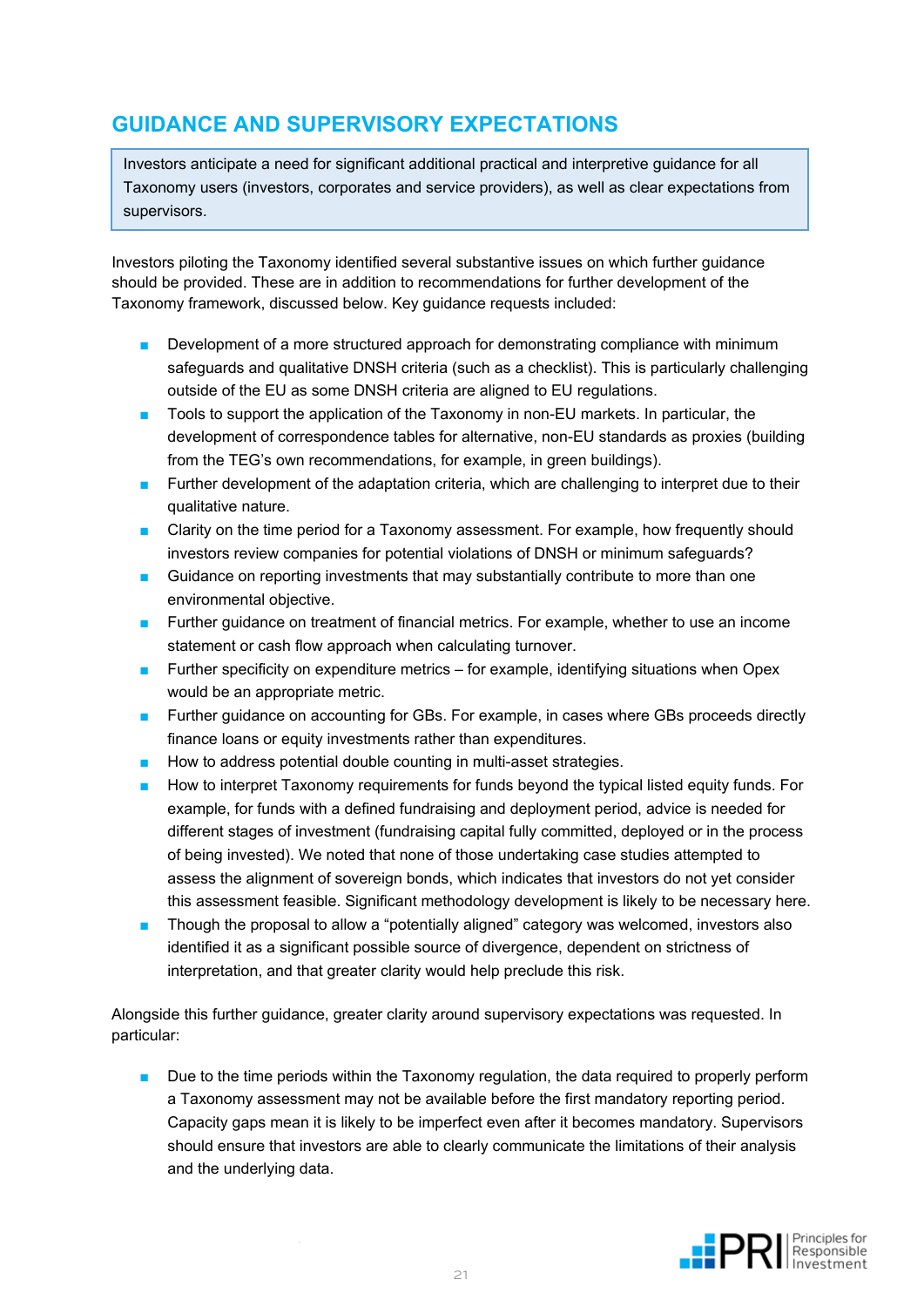- Ensure greater alignment with other EU disclosure requirements, in particular the forthcoming Regulation on Sustainability-Related Disclosures in the Financial Services Sector.
- Finally, supervisors should give consideration to how Taxonomy regulation interacts with other regulatory requirements, including marketing and product communication.

#### <span id="page-21-0"></span>**TAXONOMY DEVELOPMENT**

Investors desire greater clarity on the selection, and exclusion, of some indicators and activities. Consistent with other studies, investors recognise the need to avoid creating competition between international Taxonomy frameworks.

When considering the specific indicators and presentation of the Taxonomy, group members suggested that policymakers should:

- Where possible, simplify presentation on the criteria and remove subjectivity, or provide greater clarity through guidance (for example, what does it mean to be "near" a sensitive site for biodiversity in the context of DNSH criteria?)
- Develop some of the existing criteria to provide greater certainty and clarity (for example, the IT criteria were felt to be under-developed).
- Widen the sectors covered. Investors indicated a desire to see more enabling activities/solutions reflected in the Taxonomy.
- Provide greater clarity on which sectors have been intentionally excluded from the Taxonomy and therefore are always considered to cause significant harm.
- Clarify the role of "neutral" activities that neither substantially harm nor significantly contribute to environmental objectives – this may help to contextualise the relatively low proportion of Taxonomy alignment seen in some case studies.

Beyond the specific technical screening criteria, policymakers should:

- Consider and reflect on the use of expenditure metrics. Capex and Opex, while useful for assessing how a company's spending is in line with environmental commitments, may lead to unintended consequences such as bias against capital-intensive industries.
- Work internationally to encourage harmonisation of Taxonomies (while also supporting investors required to analyse non-EU securities for immediate Taxonomy implementation, for example through the development of correspondence tables).
- Provide greater clarity on the future development of Taxonomy criteria.
- Support the development of Taxonomy-aligned activities through sectoral regulation (e.g. the forthcoming renovation wave policy programme).
- Carefully monitor implementation to avoid unintended consequences (for example, bias towards sectors with simpler compliance requirements). Passive products in particular should be carefully examined, as they do not benefit from human judgement to counterbalance potential biases.

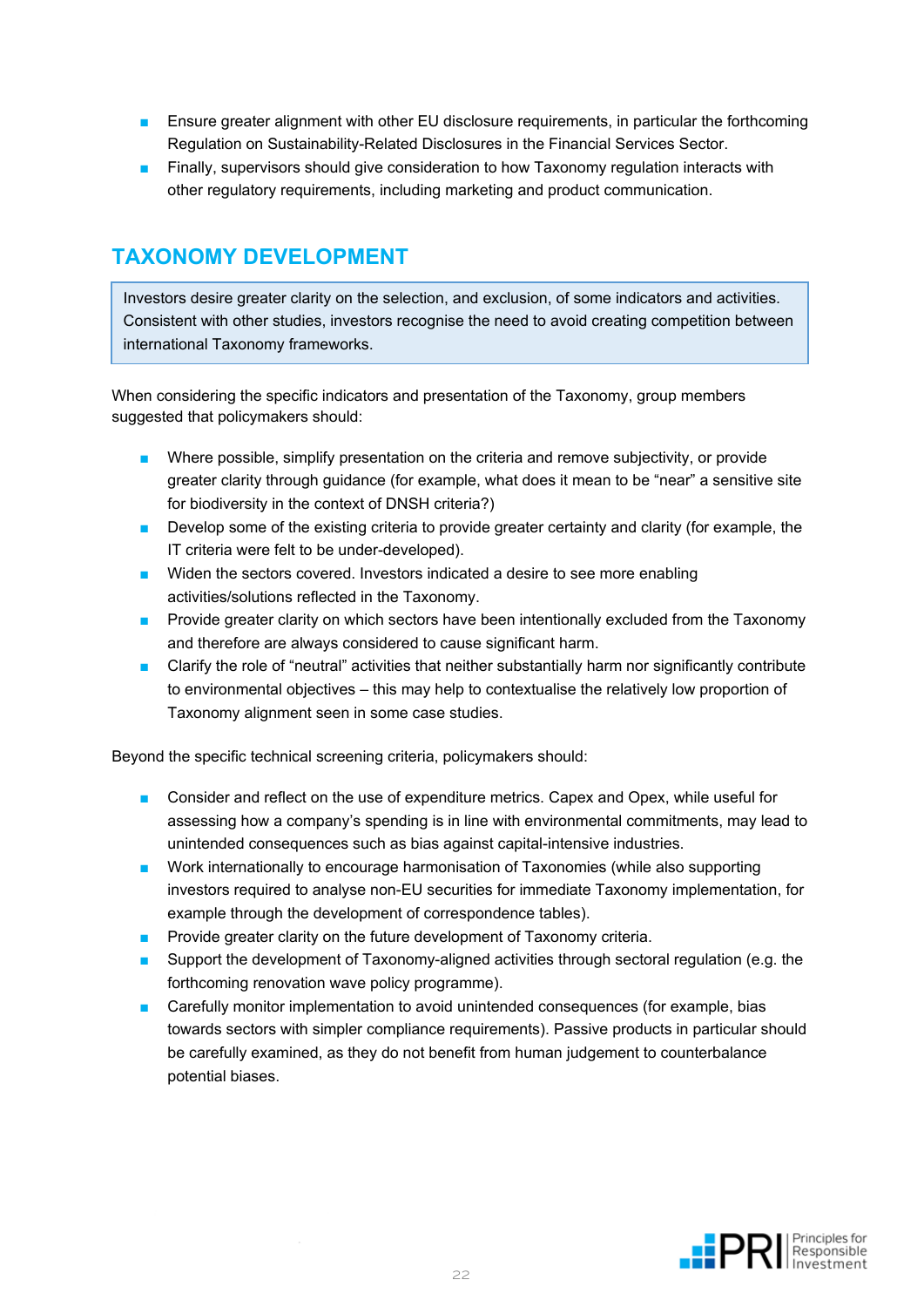"Ensuring that the Taxonomy is aligned with company nonfinancial reporting requirements is integral to the success of the regulation."

"Compliance, at least at this stage, will be on best-efforts basis. This will hopefully change as better data becomes available."

"We would suggest the following: Providing an exhaustive mapping tool with all NACE sub-sectors and systematic matching with the following information: Activity, definition, and if such activity (1) has a positive contribution and technical criteria; (2) has no positive contribution; (3) has positive contribution but no technical criteria yet; (4) has not been covered yet."

"Push to ensure that the Taxonomy becomes a global standard that is widely used by leveraging market participants and institutional investors."

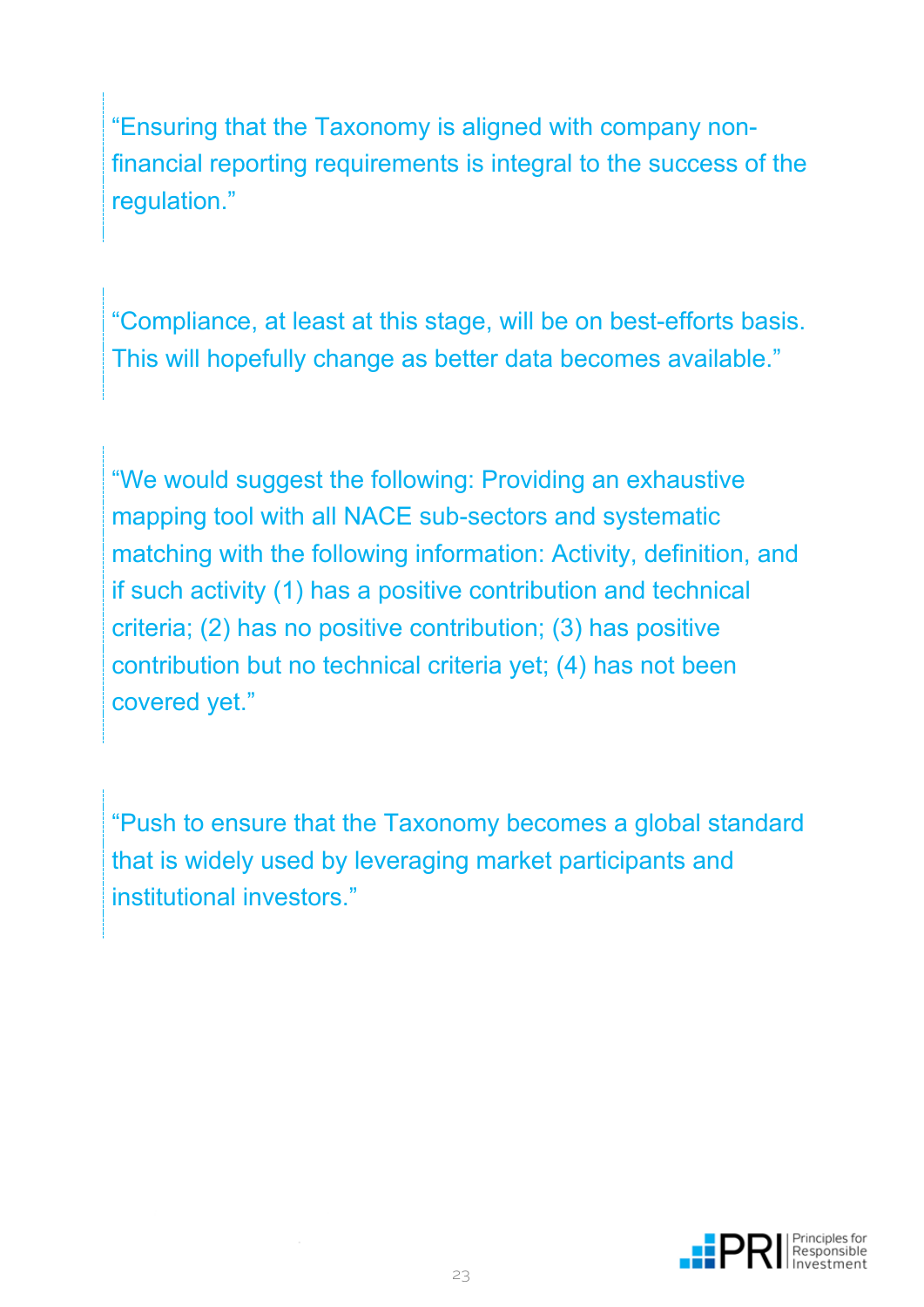# APPENDIX 1: GLOSSARY

| <b>GLOSSARY OF TERMS</b>   |                                                                             |
|----------------------------|-----------------------------------------------------------------------------|
| <b>Technical Expert</b>    | The TEG was set up by the European Commission in July 2018 to aid the       |
| <u>Group on</u>            | development of, among other things, the technical screening criteria of     |
| sustainable finance        | the Taxonomy and the EU Green Bond Standard. The group consists of          |
| (TEG)                      | 35 members from civil society, academia, business and the finance           |
|                            | sector, as well as additional members and observers from EU and             |
|                            | international public bodies.                                                |
| <b>Taxonomy</b>            | The (EU) Taxonomy is a tool to help investors to understand whether an      |
|                            | economic activity is environmentally sustainable, and to navigate the       |
|                            | transition to a low-carbon economy. Establishing a common language          |
|                            | between investors, issuers, project promoters and policymakers, it helps    |
|                            | investors to assess whether investments are meeting robust                  |
|                            | environmental standards and are consistent with high-level policy           |
|                            | commitments such as the Paris Agreement on Climate Change. The              |
|                            | creation of this Taxonomy was Action 1 of the EU's 10-point Action Plan     |
|                            | on Financing Sustainable Growth in March 2018.                              |
| <b>EU Green Bond</b>       | As part of the European Green Deal Investment Plan (January 2020), the      |
| <b>Standard</b>            | Commission announced it will establish an EU Green Bond Standard            |
|                            | (GBS). This will be in Q4 2020 after the close of the targeted consultation |
|                            | on the EU GBS.                                                              |
|                            |                                                                             |
|                            | The TEG published its recommendation for an EU GBS in June 2019,            |
|                            | proposing that the Commission creates a voluntary EU Green Bond             |
|                            | Standard to 'enhance the effectiveness, transparency, comparability and     |
|                            | credibility of the GB market and to encourage market participants to issue  |
|                            | and invest in EU GBs.'                                                      |
|                            | The TEG then provided further usability guidance and an updated             |
|                            | recommendation in its March 2020 report.                                    |
| <b>TEG Final Report On</b> | This Final Report on the EU Taxonomy, written in March 2020, provides       |
| <b>EU Taxonomy</b>         | recommendations for the overall design of the Taxonomy and advice on        |
|                            | how companies and financial institutions can use it to disclose their level |
|                            | of sustainability.                                                          |
| <b>Technical Annex to</b>  | This Annex within the TEG Final report contains technical screening         |
| the TEG Final Report       | criteria for 70 climate change mitigation and 68 climate change             |
| on the EU Taxonomy         | adaptation activities, including criteria for Do No Significant Harm (DNSH) |
|                            | to other environmental objectives. It also provides further guidance        |
|                            | around the methodology of the technical screening criteria.                 |
| <b>Excel Tool - TEG</b>    | This tool helps market participants implement the Taxonomy for their own    |
| <b>Report on the EU</b>    | activities.                                                                 |
| <b>Taxonomy</b>            |                                                                             |
| <b>DNSH</b>                | Do No Significant Harm (DNSH) is one of the requirements for an             |
|                            | economic activity to be considered Taxonomy-aligned [see Aligned].          |
|                            | The thresholds for an activity to DNSH are defined in the Technical         |

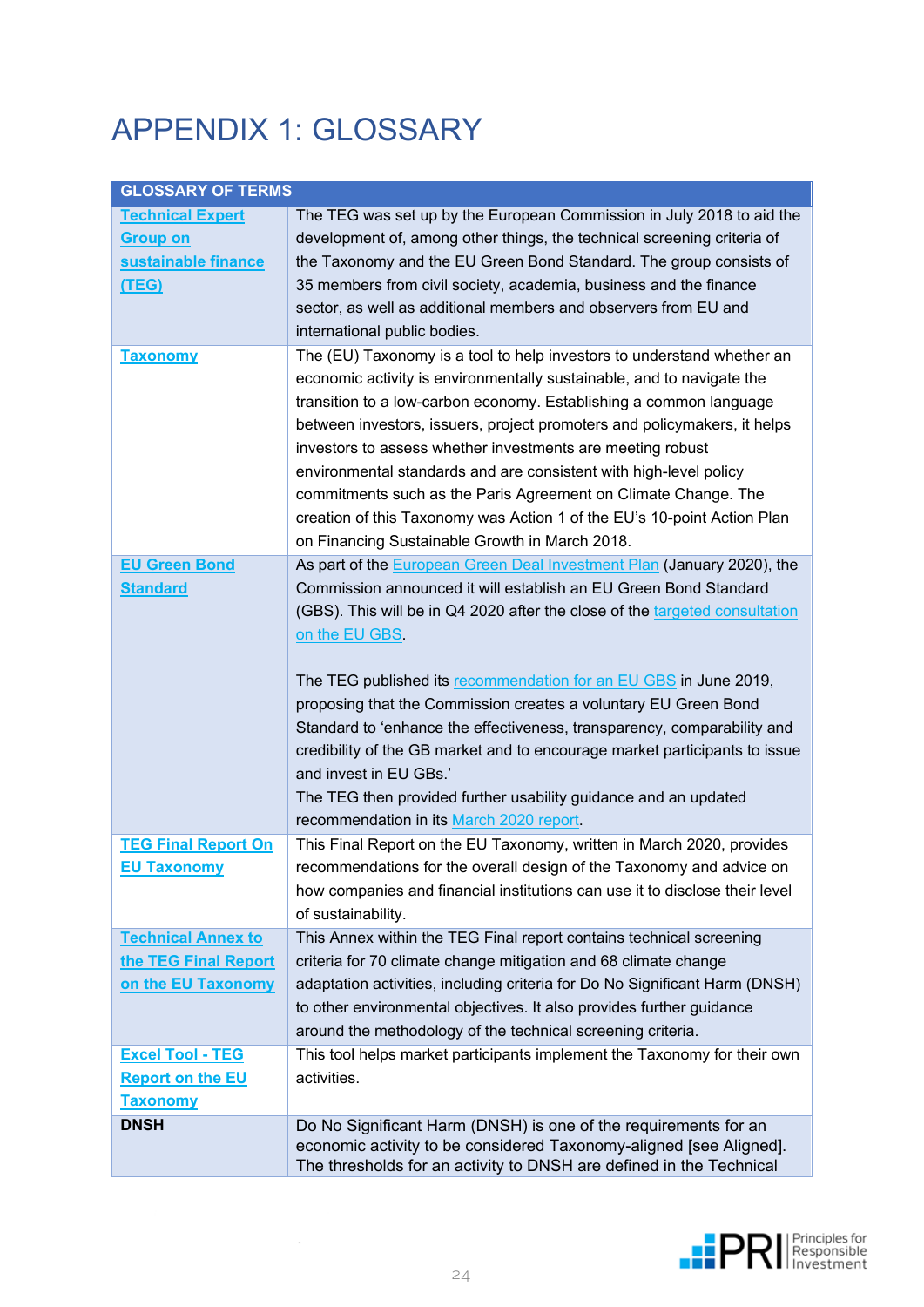|                | Annex. Not all activities require DNSH thresholds for all six<br>environmental objectives.                                                                                                                                                                        |
|----------------|-------------------------------------------------------------------------------------------------------------------------------------------------------------------------------------------------------------------------------------------------------------------|
| <b>ALIGNED</b> | An economic activity is considered aligned with the Taxonomy if it<br>substantially contributes to at least one of the six environmental<br>objectives, does no significant harm to the other five and complies<br>with the minimum safeguards.                   |
| <b>NACE</b>    | Nomenclature Statistique des Activités Économiques dans la<br>Communauté Européenne                                                                                                                                                                               |
| <b>BICS</b>    | A mapping of the NACE classification system to the Bloomberg Industry<br><b>Classification System</b>                                                                                                                                                             |
| <b>GICS</b>    | Global Industry Classification Standard, property of MSCI Inc. and<br><b>Standard and Poor's</b>                                                                                                                                                                  |
| <b>ICB</b>     | The Industry Classification Benchmark is a global standard to categorize<br>and contrast companies by industry and sector. It is the official sector<br>classification used across FTSE Russell indexes for analysis, attribution<br>and performance measurement. |
| <b>TRBC</b>    | A mapping of the NACE classification system to the Thompson Reuters<br><b>Business Classification system</b>                                                                                                                                                      |